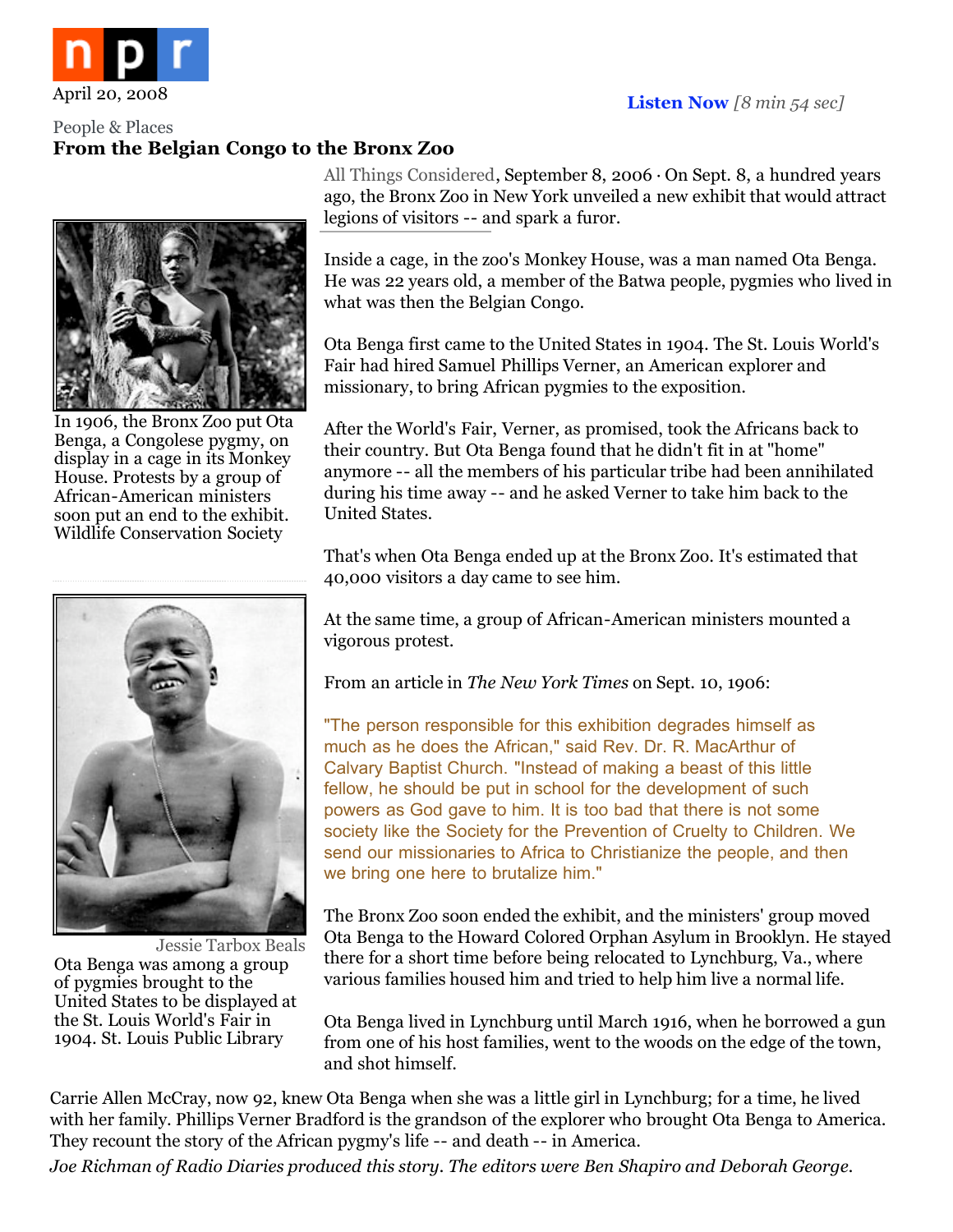### **The Scandal at the Zoo Mitch Keller, Journalist,***The New York Times* Published: The New York Times Sunday, August 6, 2006

When New Yorkers went to the Bronx Zoo on Saturday, Sept. 8, 1906, they were treated to something novel at the Monkey House.

At first, some people weren't sure what it was. It - he - seemed much less a monkey than a man, though a very small, dark one with grotesquely pointed teeth. He wore modern clothing but no shoes. He was proficient with bow and arrow, and entertained the crowd by shooting at a target. He displayed skill at weaving with twine, made amusing faces and drank soda.

The new resident of the Monkey House was, indeed, a man, a Congolese pygmy named Ota Benga. The next day, a sign was posted that gave Ota Benga's height as 4 feet 11 inches (1.5 meters) his weight as 103 pounds (46.7 kilograms) and his age as 23. The sign concluded, "Exhibited each afternoon during September."

Visitors to the Monkey House that second day got an even better show. Ota Benga and an orangutan frolicked together, hugging and wrestling and playing tricks on each other. The crowd loved it. To enhance the jungle effect, a parrot was put in the cage and bones had been strewn around it. The crowd laughed as the pygmy sat staring at a pair of canvas shoes he had been given. "Few expressed audible objection to the sight of a human being in a cage with monkeys as companions," The New York Times wrote the next day, "and there could be no doubt that to the majority the joint man-and-monkey exhibition was the most interesting sight in Bronx Park."

But the Ota Benga "exhibit" did not last. A scandal flared up almost immediately, fueled by the indignation of black clergymen like the Reverend James Gordon, superintendent of the Howard Colored Orphan Asylum in Brooklyn. "Our race, we think, is depressed enough, without exhibiting one of us with the apes," Gordon said. "We think we are worthy of being considered human beings, with souls."

One hundred years later, the Ota Benga episode remains a perfect illustration of the racism that pervaded New York at the time. Mayor George McClellan, for example, refused to meet with the clergymen or to support their cause. For this he was congratulated by the zoo's director, William Temple Hornaday, a major figure not only in the zoo's history but also in the history of American conservation, who wrote to him, "When the history of the Zoological Park is written, this incident will form its most amusing passage."

The Bronx Zoo, which opened in 1899, was a young institution during the Ota Benga scandal. Those at the zoo today look back at the episode with a mixture of regret and resignation. "It was a mistake," said John Calvelli, senior vice president for public affairs of the Wildlife Conservation Society, which owns and runs the zoo. "When you reflect on it, you realize that it was a moment in time. You have to look at the time in which it happened, and you try to understand why this would occur."

That understanding may deepen with a recent spike in interest in Ota Benga, who died in March 1916 when he shot himself in the heart. His story has inspired writers, artists and musicians, and there is even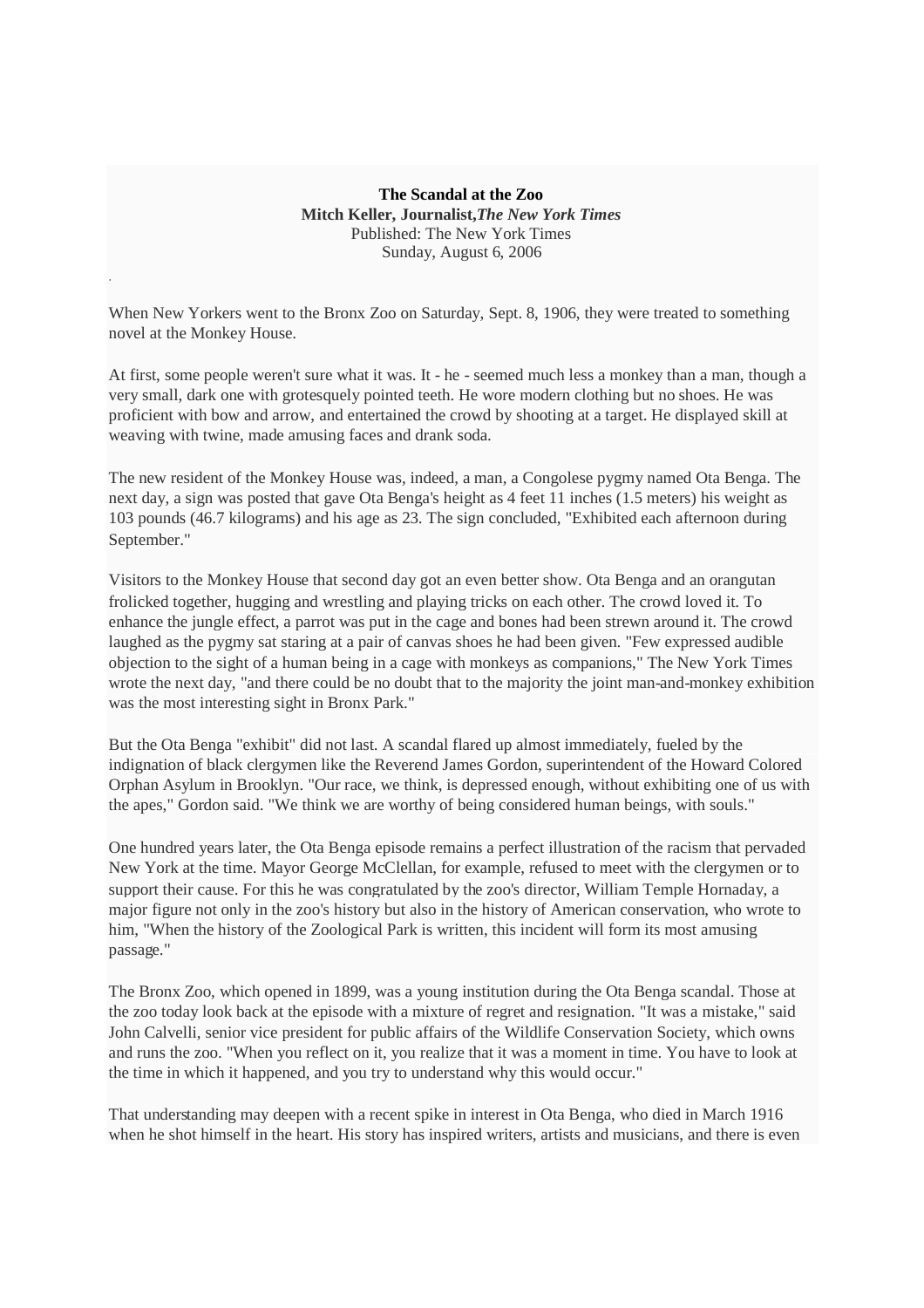an effort to exhume his remains from a cemetery in Lynchburg, Virginia, where he spent the last six years of his life, and return them to Congo.

"This was his wish," said Dibinga wa Said, a Congolese involved in the exhumation campaign. "He wanted to go home."

#### **From the Bush to the Bronx**

Ota Benga had already lived an eventful life by the time he arrived in the Bronx. According to the 1992 book "Ota Benga: The Pygmy in the Zoo," by Phillips Verner Bradford and Harvey Blume, he was a survivor of a pygmy slaughter carried out by the Force Publique, a vicious armed force in service to Leopold II, the king of Belgium and the ruler of what was then called Congo Free State. Among the dead were Ota Benga's wife and two children.

The killers sold him into slavery to a tribe called the Baschilele. He was in the slave market when his deliverance appeared one day in the form of Samuel Phillips Verner, 30, an Africa-obsessed explorer, anthropologist and missionary from South Carolina (and a grandfather of Bradford, the author).

Mr. Verner had been hired to take some pygmies and other Africans back to St. Louis for the extensive "anthropology exhibit" at the 1904 World's Fair. There, for the edification of American fairgoers, they and representatives of other aboriginal peoples, like Eskimos, American Indians and Filipino tribesmen, would live in replicas of their traditional dwellings and villages.

After examining Ota Benga and being particularly pleased by his teeth, which had been filed to sharp points in the manner common among his people, Verner bought him from his captors and, along with several other pygmies and a few other Africans, took him to St. Louis. When the fair was over, he took them all back to Africa as promised.

Ota Benga was unable to make a successful transition to his original way of life, and continued to spend a lot of time with Verner as the anthropologist pursued his interests in Africa, which included the collection of artifacts and animal specimens. Their friendship grew, and Ota Benga asked Verner to return with him to "the land of the muzungu" - the land of the white man. The blond South Carolinian and the pygmy arrived back in New York in August 1906.

Their first stop, as Bradford and Blume recount in their book, was the American Museum of Natural History, whose director, Hermon Bumpus, agreed to store not just Verner's cargo of collectibles, including a couple of chimpanzees, but - temporarily, at least - Ota Benga himself. Mr. Verner, who was broke, left for the South to try to raise some money, and the pygmy's residency in the Museum of Natural History began. He as given a place to sleep and seems to have been free to roam the museum. Mr. Bumpus bought him a white duck suit.

Before long, though, the African became difficult to control. Among other things, he threw a chair at Florence Guggenheim, the philanthropist, and almost hit her in the head. Fed up, Mr. Bumpus suggested that Verner explore the possibilities at the zoo. Hornaday, the zoo's director, was receptive, agreeing to lodge not just Verner's animals but Ota Benga, too. Toward the end of August, the defining chapter in the pygmy's strange life had begun.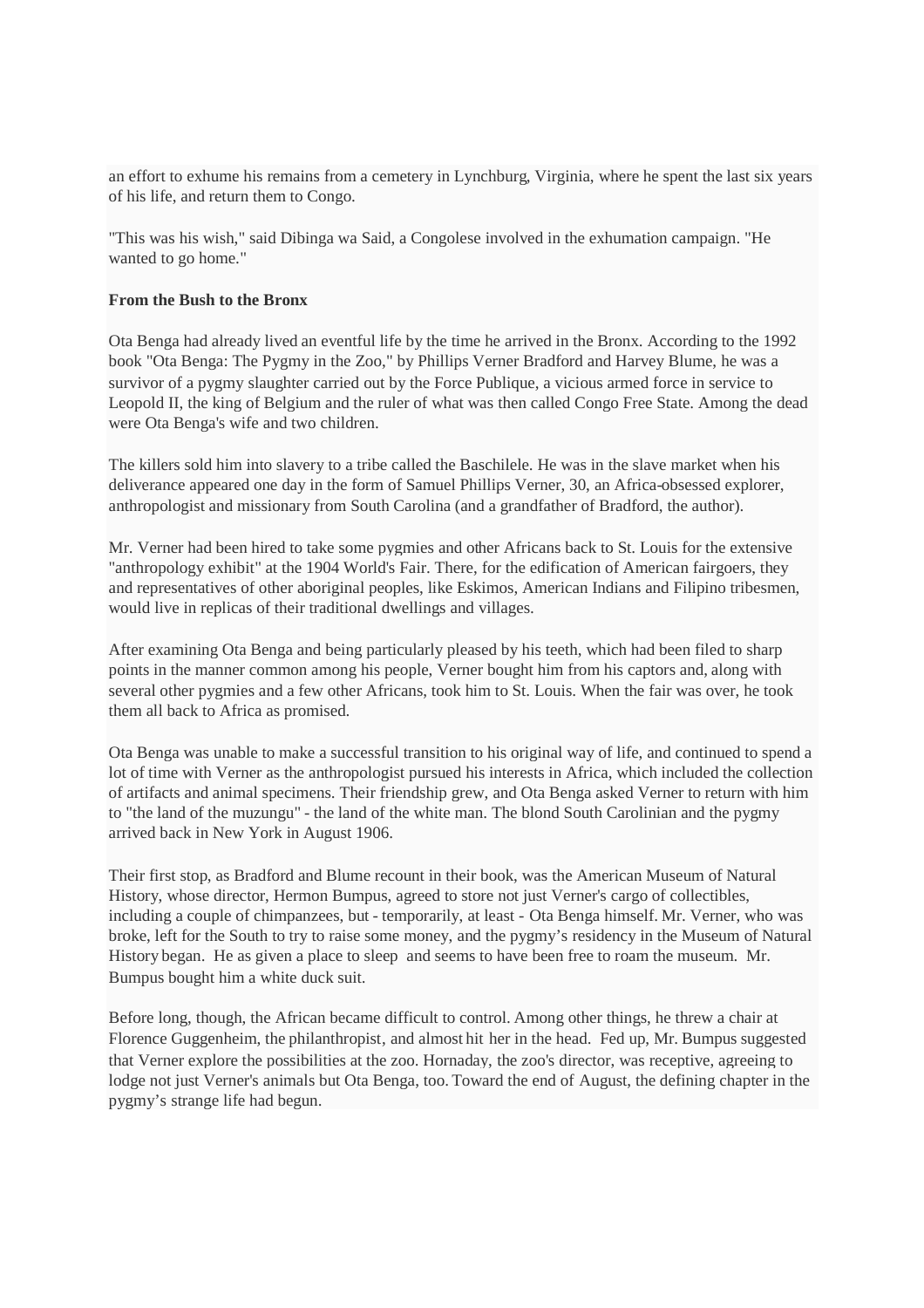#### **Degradation and Darwin**

Ota Benga was free to wander the zoo as he pleased. Sometimes he helped the animal keepers with their jobs. He spent a lot of time at the Monkey House, caring for Verner's one surviving chimp and bonding as well with an orangutan named Dohong.

Contrary to common belief, Ota Benga was not simply placed in a cage that second weekend in September and put on display. As Bradford and Blume point out, the process was far subtler. Since he was already spending much time inside the Monkey House, where he was free to come and go, it was but a small step to encourage him to hang his hammock in an empty cage and start spending even more time there. It was but another small step to give him his bow and arrows, set up a target and encourage him to start shooting. This was the scene that zoogoers found at the Monkey House on the first day of the Ota Benga "exhibit."

The next day, word was out. The headline in The New York Times read: "Bushman Shares a Cage With Bronx Park Apes." Thousands went to the zoo that day to see the new attraction, to watch him carry on so amusingly, often arm in arm, with Dohong the orangutan.

But the end came quickly. Confronted with the protests of the Colored Baptist Ministers' Conference, Mr. Hornaday suspended the exhibit that Monday afternoon.

To the black ministers and their allies, the message of the exhibit was clear: The African was meant to be seen as falling somewhere on the evolutionary scale between the apes with which he was housed and the people in the overwhelmingly white crowds, who found him so entertaining.

"The person responsible for this exhibition," said the Rev. R. S. MacAuthur, a white man who was pastor of the Calvary Baptist Church, "degrades himself as much as he does the African. Instead of making a beast of this little fellow, we should be putting him in school for the development of such powers as God gave him."

It was not just racism that offended the clergymen. As Christians, they did not believe in Darwin, and the Ota Benga exhibit, as Mr. Gordonof the Howard Colored Orphan Asylum said, "evidently aims to be a demonstration of Darwin's theory of evolution."

"The Darwinian Theory is absolutely opposed to Christianity, and to public demonstration in its favor should not be permitted." Mr. Gordon said.

As for the press, The Evening Post reported that Ota benga, according to the zoo's keepers, "has a great influence with the beasts – even with the larger kind, including the orang-outang with whom he plays as though one of them, rolling around the follow of the café in wild wrestling matches and chattering to them in his won guttural tongue, which they seem to understand."

The New York Times wrote in an editorial: "Not feeling particularly vehement excitement ourselves over the exhibition of an African 'pigmy' in the Primate House of the Zoological Park, we do not quite understand all the emotion which others are expressing in the matter. Still, the show is not exactly a pleasant one, and we do wonder that the Director did not foresee and avoid the scoldings now aimed in his direction." The editorial added, "As for Benga himself, he is probably enjoying himself as well as he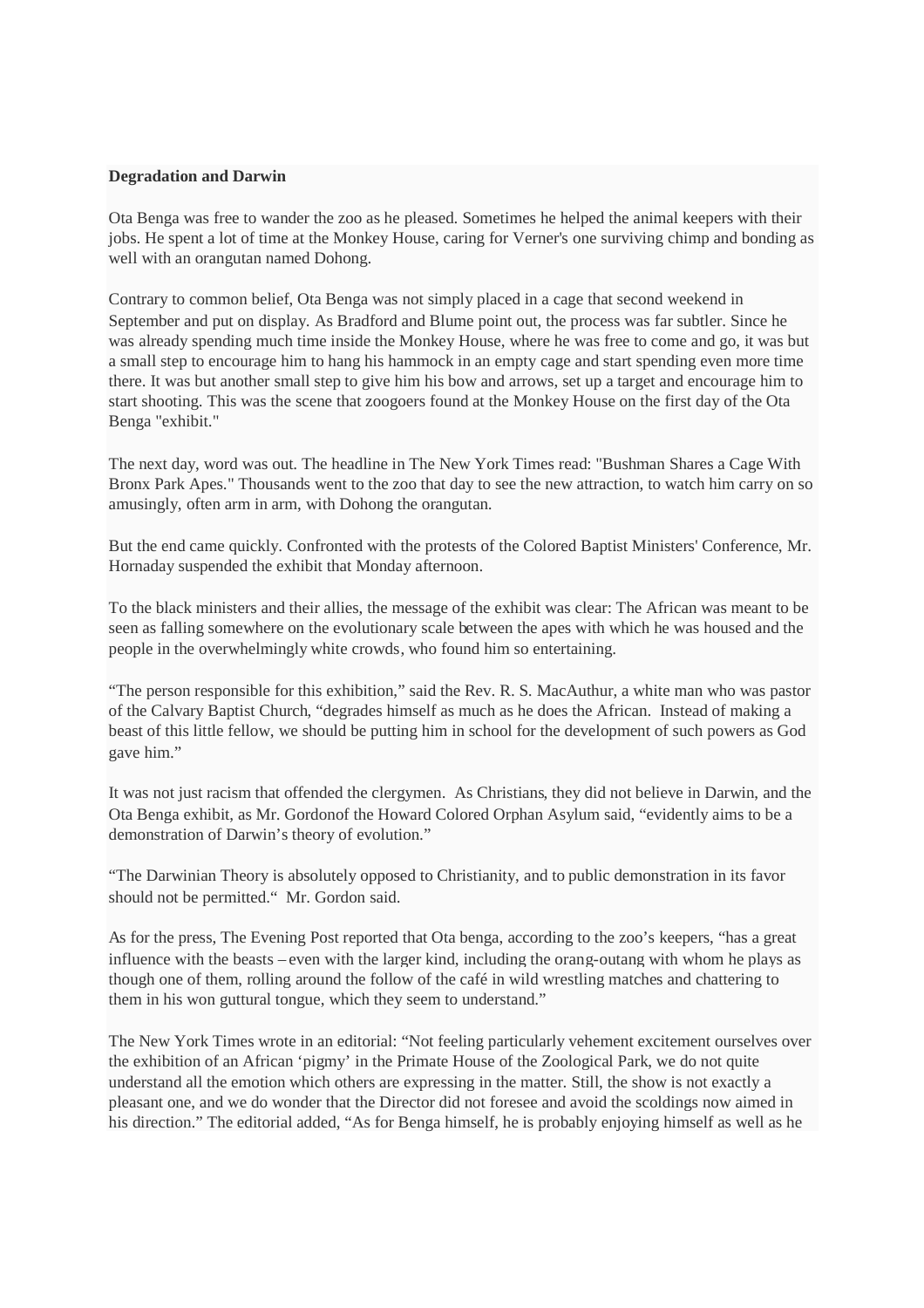could anywhere in this country, and it is absurd to make moan over the imagined humiliation and degradation he is suffering."

The New York Globe printed a letter from a reading that said" "I lived in the south several years, and consequently am not overly fond of the negro., but believe him human. I think it is a great shame that the authorities of this great city should allow such a sight as that witnessed at the Bronx Park- a negro boy on exhibition in a monkey cage."

And The New York Daily Tribune, evincing little interest in facts, wrote of Ota Benga's past: "His first wife excited the hunger of the rest of the tribe, and one day when Ota returned from hunting, he learned that she had passed quietly away just before luncheon and that there was not so much as a sparerib for him."

Hornaday remained unapologetic, insisting that his only intention was to put on an "ethnological exhibit." In a letter to the mayor, he defended "my action in placing Dr. Verner's very interesting little African where the people of New York may see him without annoyance or discomfort to him." In another letter, he said that he and Madison Grant, the secretary of the New York Zoological Society—who 10 years later would publish the racial list track "The Passing of the Great Race—considered it "imperative that the society should not even seem to be dictated to" by the black clergyman.

The public, at any rate, had not yet had its fill of Ota Benga, whose name was now a household one. Though no longer on official display, the African was still living at the zoo and spending time with his primate friends in the Monkey House. On Sunday, Sept. 16, 40,000 people went to the zoo, and everywhere Ota Benga went that day, The Times reported, the crowds pursued him, "howling, jeering and yelling." The newspaper reported, "Some of them poked him in the ribs, others tripped him up, all laughed at him."

### **Suicide and MySpace**

Toward the end of September, arrangements were made for Ota Benga to live at the Howard Colored Orphan Asylum. Eventually he was sent to the asylum's facility in eastern Long Island. Then, in January 1910, Mr. Gordon arranged for the pygmy to move to Lynchburg, where he had already spent a semester at Baptist seminary.

In Lynchburg, Ota Benga had his teeth capped and became known as Otto Bingo. He spent a lot of time in the woods, hunting with bow and arrow, and gathering plants and herbs. He did odd jobs and worked in a tobacco factory. He became friendly with the poet, Anne Spencer, who lived in Lynchburg, and through her met both W. E. B. Du Bois and Booker T. Washington.

No one can be absolutely sure why Ota Benga killed himself that afternoon in March 1916. Dibinga wa Said, the Congolese who wants to return the pygmy's remains to Congo, agrees with the view expressed in a Lynchburg newspaper report of the time: "For a long time the young negro pined for his African relations, and grew morose when he realized that such a trip was out of the question because of the lack of resources." Verner himself wrote that Ota Benga "probably succumbed only after the feeling of utter inassimilability overwhelmed his brave little heart."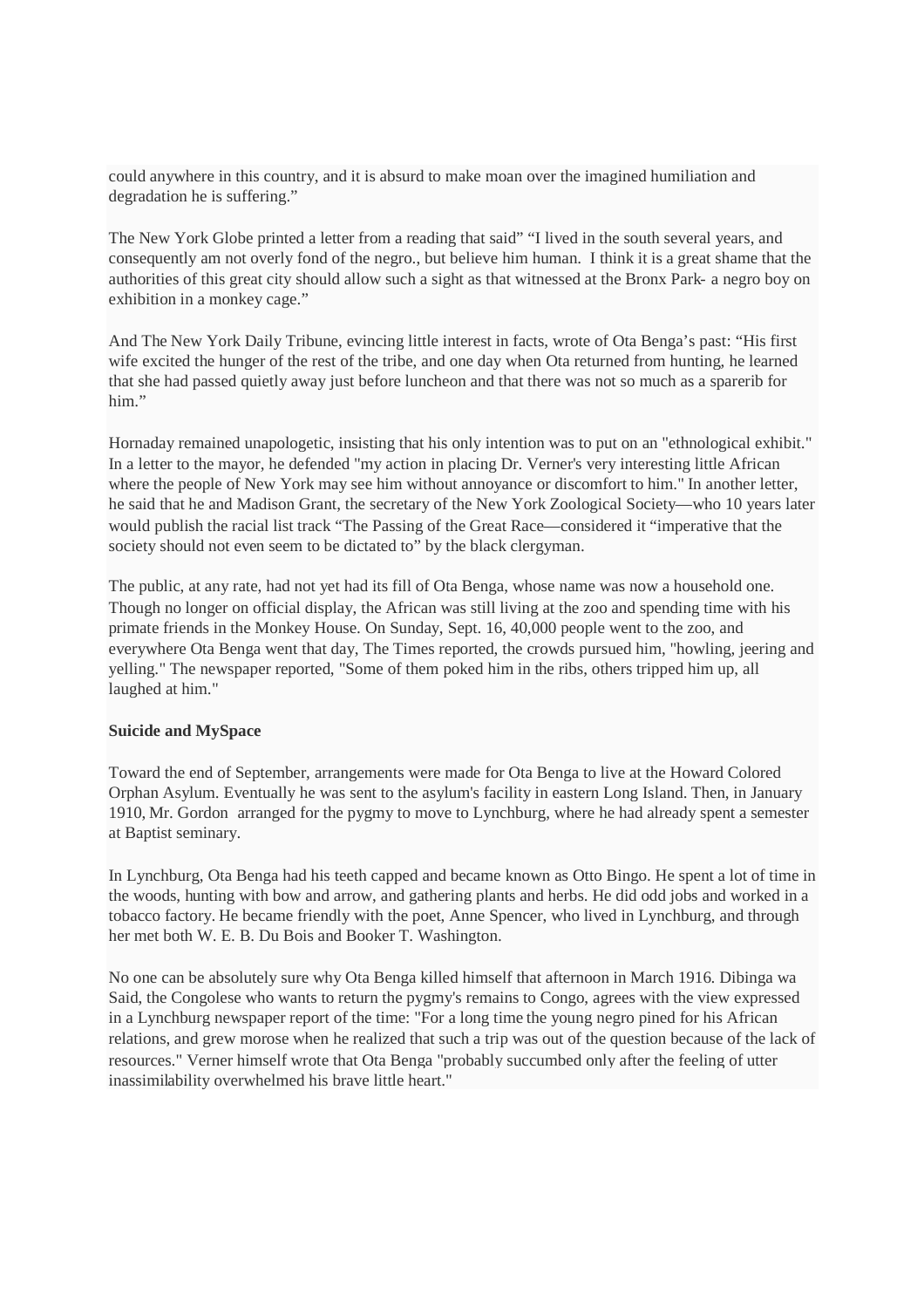Dr. Bradford, the author, would like to see the zoo erect a statue or some other sort of memorial to Ota Benga, but Mr. Calvelli of the Wildlife Conservation Society says he does not think that is necessary. He argues that the best way for the zoo to remember Ota Benga is for the wildlife society to continue its efforts to preserve wild places in Congo.

"Congo is a very important area for us, and we've been there for many, many years," he said. "The way we memorialize the Ota Benga experience is by making sure that the place where Ota Benga came from remains a place where his people can continue to live."

After a hundred years, Ota Benga seems to be having the last word. His name has been adopted by the Ota Benga Alliance for Peace, Healing and Dignity in Congo, and by a Houston-based collective African-American artists called Otabenga Jones Associates. This spring he was the subject of a three-day conference in Lynchburg that included lectures, readings, and an ecumenical service. Dr. Dibinga and other participants in that conference are hoping to have an even bigger one next year, with Congolese pygmies in attendance.

In 2001, "Ode to Ota Benga," a "historical lecture with piano improvisations by the performer and composer, Lester Allyson, Knibbs, was presented at the Bronx Academy of Arts and Dance. In 2003, the Brooklyn-based alternative band Piñataland recorded that the song "Ota Benga's Name," drawing many of the lyrics from a poem that appeared in the New York Times on Sept. 19<sup>th</sup>, 1906: "In this land of foremost progress/ In this wisdoms ripest age/We have placed him in a high honor in a Monkey's cage."

To make the return of Ota Benga complete, he even has a page at WWW.myspace.com. The "About Me" section quotes the sign that hung briefly at the Monkey House, including its final phase, "Exhibited each afternoon during September."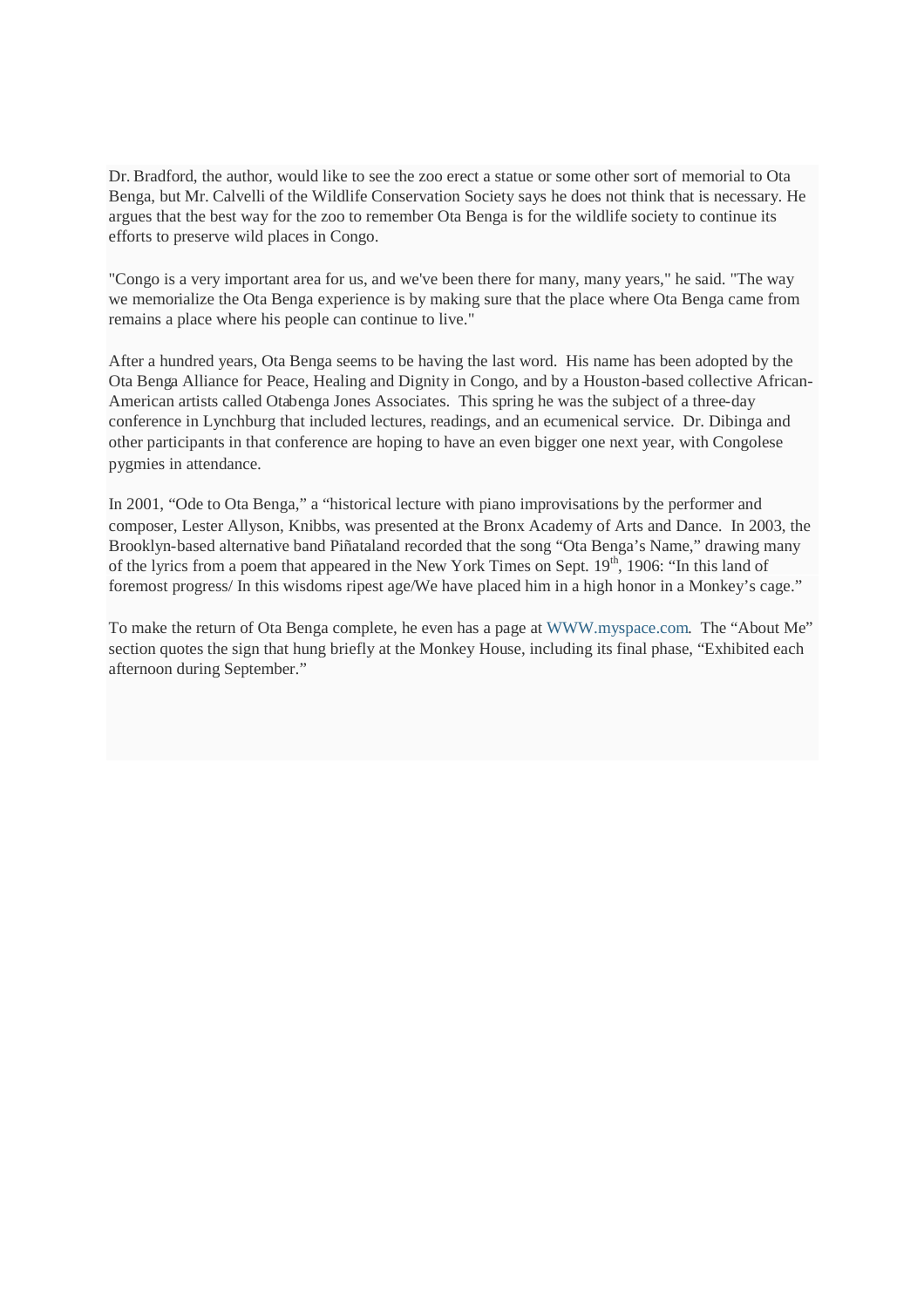#### **Ota Benga's Life in Africa, Capture, and Journey to America Phillips V. Bradford, Sc.D., Professor and Author**

Abstract

This is a putative history of a friendship between an African native and an eccentric American explorer who both seemed to have needs and ambitions that propelled them into a tragic odyssey of exploration during the early  $20<sup>th</sup>$  century. Ota Benga was a native of a tribe of African forest people known as the Bachichiri living along the Kasai River in the Congo Free State. The explorer, Samuel Phillips Verner, the grandfather of the present author and speaker, had procured Ota Benga from bondage and took him with other African natives to participate in the exhibition of native peoples at the St. Louis World's Fair in 1904. This history covers their experiences at the World's Fair, subsequent explorations in America and Africa, and return to New York City in 1906, where Ota Benga became the "Pygmy in the Zoo" serving as a demonstration of human evolution through his role as a representative of a tribe of native Africans who were regarded as a "missing link". Unfortunately, no one can truly examine the thoughts and feelings of Ota Benga, since he left no account of his own and all that can be ascertained must be distilled from Verner's accounts and those of news reporters and a few others who participated in, and shaped his odyssey.

**\*\*\*\***

#### **Background on Verner.**

Samuel Phillips Verner was variously an ill-prepared missionary, an experienced Carolina woodsman and explorer in central Africa, and a would-be entrepreneur and empire-builder. As a scion of a well-connected southern family, whose fortunes and ambitions were struggling to recover from the devastation of the American Civil War, Verner was the eldest of his siblings, all of whom were raised in a family that had high expectations for their success.

Verner was challenged to understand the nature of African-Americans by his parents. His father, John Samuel Verner, the Solicitor General of South Carolina during the restoration period, was an avowed racist who had little regard for the abilities of African-Americans in local government and wanted to wrest the control of local government from the Yankee "carpet baggers" who had been in control. Verner's mother, on the other hand, was of a mind that felt that African-Americans could indeed be a source of strength for reconstruction and that the strongest priority should be given to extending education to African-Americans so that they could fully participate in the growth of the new South. In her view, all people would benefit from their inclusion in the reconstruction of the South. The discussions around the Verner dinner table in Columbia, South Carolina, were filled with debate about the comparative inherent intellect of African descent people, and doubtlessly young Verner was motivated to find the truth of the matter.

After scoring the highest academic achievement, perhaps in its the entire history, at the College of South Carolina, Verner felt a calling to resolve the racist questions that his parents posed. During and after college he began to study everything from the Holy Bible to Charles Darwin's "On the Origin of Species" and "The Descent of Man, and Selection in Relation to Sex" where he read that if there were to be found any transitional species of hominid between the great apes and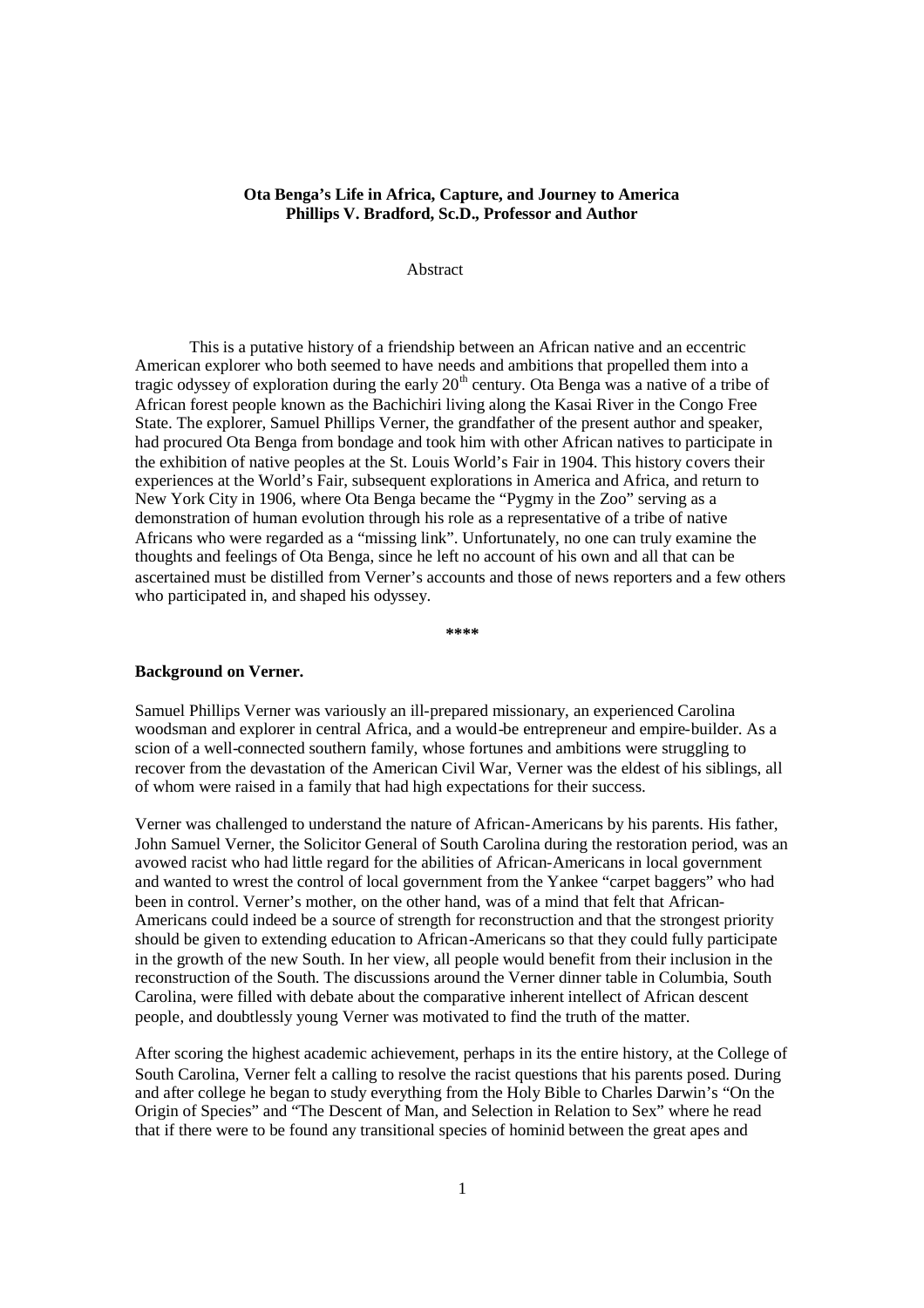humans, it would surely be found in Africa, where all humans are believed to have originated. Verner became obsessed with the idea of pursuing anthropology by exploring in what was then known as the "dark continent".

But, how would Verner obtain the funds and wherewithal to explore the great "dark continent"? He felt he had the wherewithal to meet the physical challenges, since he was raised as an outdoorsman in the Carolina back-country, with a deep knowledge of the wild mountain streams and survival skills to live off of the rugged landscape. He was very capable at fishing and hunting, and finding his way through the thick undergrowth of the Smoky Mountain area. While on his way to Africa, he prepared himself in London. He had the common sense to meet with Dr. Patrick Manson, whom he described as "The most experienced and widely reputed specialist on tropical diseases in the world"<sup>1</sup>, who instructed him on the use of mosquito netting to avoid insect bites. This knowledge, incidentally, Verner passed on to Dr. Walter Reed in his work in the Panama Canal Zone in later years. Verner attributed his longevity largely to the knowledge he gained from Dr. Manson.

The funding for his early African explorations came from the Southern Presbyterian Church, but he needed to be recognized as a legitimate ordained cleric to take advantage of this opportunity. Verner seized an opportunity to gain such recognition by enrolling in a theological school in Alabama that was owned by his uncle, whereupon he passed an exam and was ordained and graduated in three days. His graduation photo shows him with Rev. Phipps, his classmate who graduated with him after three years of study. Rev. Phipps was also attracted to go to Africa as a missionary for the church, and I am of the firm belief that Verner never had any serious intent to do missionary work, but needed the support of the church to pay his fare. Ultimately, Verner's record of his first trip to Africa and work there during 1896-1899 was recorded in his extensive 500 page volume, "*Pioneering in Central Africa*", which was published by the Presbyterian Committee on Publication in Richmond, 1901. This volume barely mentions any traditional missionary work, but rather is a collection of adventure stories and descriptions of native cultures. It helped establish Verner as a noted anthropologist and explorer, but must have been a disappointment to the Presbyterian authorities in that his missionary work as reported in this tome was minimal, whereas it seemed apparent that he was more interested in the cultural and scientific study of the African people.

Verner's reputation as an African explorer was probably at its maximum in 1901-1903. He was among the founders of the American Anthropological Society, and as a result of his acknowledged expertise in African affairs in 1903, he was hired by the St. Louis Exposition to "acquire" certain African natives of the pygmy variety to be participants in the anthropology exhibit at the 1904 World's Fair.

The story of Verner's involvement with the St. Louis World's Fair is well covered in the book which I wrote together with Harvey Blume in 1992, "*Ota Benga - The Pygmy in the Zoo*", published by St. Martin's Press<sup>2</sup>. Our book focuses on Ota Benga, whom Verner did not meet until 1903 on his second African trip. A more complete discussion of Verner's explorations and the collections that he amassed in his own name and others' names for various museums in the

<sup>&</sup>lt;sup>1</sup> "Pioneering in Central Africa", page 10, by S. P. Verner, Presbyterian Committee of Publication, 1901

<sup>2</sup> A limited number of copies of the paperback edition of "*Ota Benga - The Pygmy in the Zoo*", may be purchased at this conference, and it can also be obtained from the web site http://www.otabenga.com maintained by the author.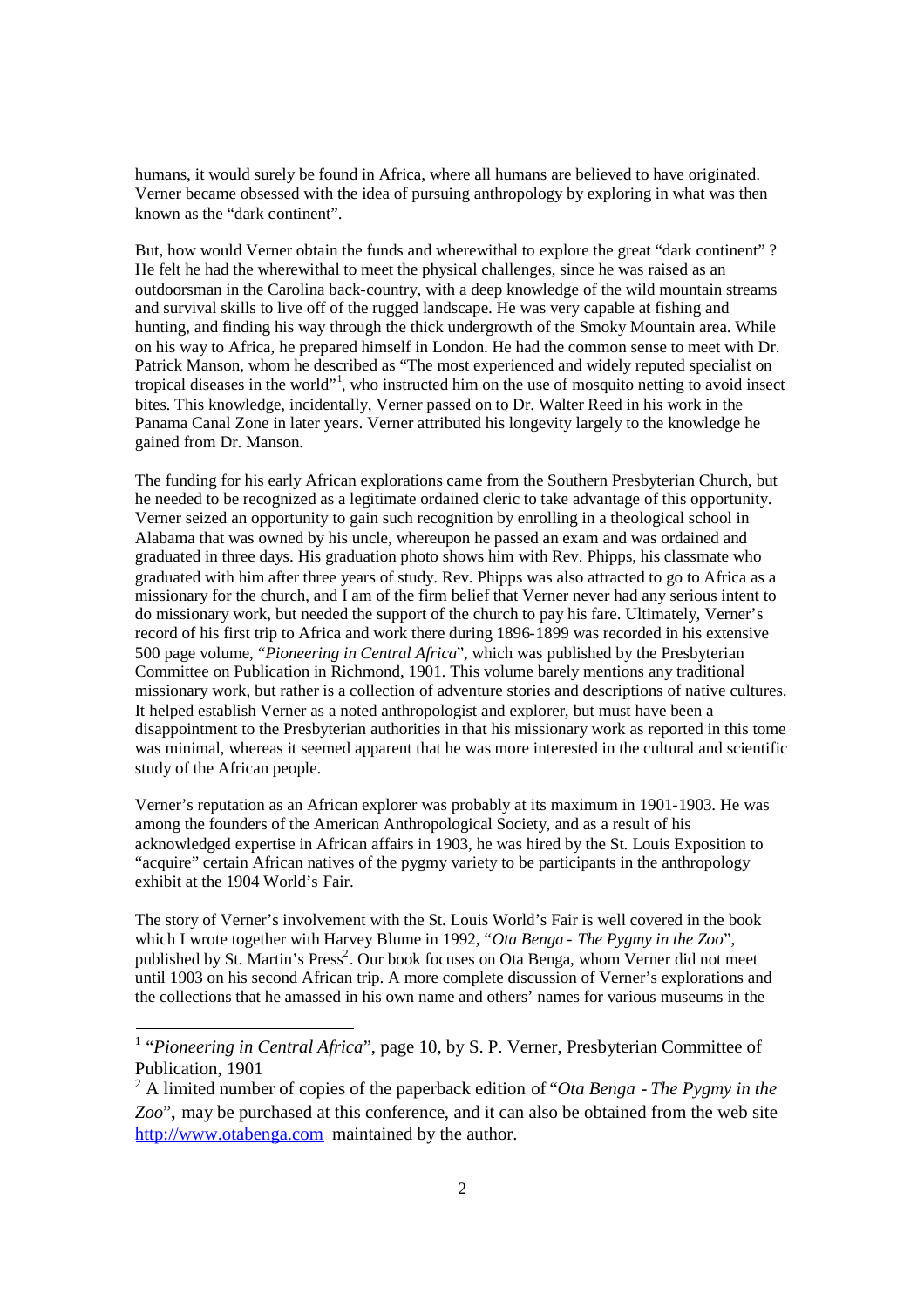United States and Europe, may be found in an unpublished article that was written by Dr. Gordon D. Gibson of the Smithsonian Institution<sup>3</sup>. A copy of Gibson's article has been provided to the leadership of this conference, and has also been posted on the internet site for Ota Benga. It should be noted that the material covered in the Gibson article does not include any mention of Ota Benga because it covers the time before Verner met Ota Benga.

#### **Verner meets Ota Benga.**

Verner had signed up with the St. Louis Exposition as an agent to go to Africa and procure pygmies for the anthropology exhibit at the World's Fair. There was a formal contract that specified what was expected of Verner and what he would be paid. Also, the provisions that would be provided to Verner were spelled out in detail. These provisions included an allowance for "gift" items that might be needed to help persuade tribal chieftains to allow people under their rule permissions to accept offers to go to the Exposition.

During his excursion into the Congo, his riverboat had an engine failure that required nearly three weeks for the delivery of parts to repair it. During this time the passengers were warned not to wander far from the safety of the boat because there might be dangerous animals in the area, and Verner stated that they were warned of the presence of "cannibals" living nearby. This delay had caused the press in St. Louis to speculate on whether Verner was ambushed and eaten by cannibals, and therefore would not be able to deliver on his contract. Verner insisted on using this time to explore in the area, despite the threat of cannibals, and after consulting with a Belgian official who knew the area made a call on a native village where Ota Benga, along with other natives were being held as hostages. There had been a war over some delivery of ivory, which resulted in the destruction of Ota's tribe and their homes. Ota's wife and children had been captured and possibly murdered along with all the natives in his village by natives loyal to the dreaded Force Publique, which was the enforcement arm of King Leopold in the Congo. The exact circumstances of the dispute that led to the massacre of Ota's village and family are not known, but it probably arose from a failure to deliver some promised quota of elephant tusks. Pygmies were often suspected of hiding their stores of elephant tusks so the tusks would not be confiscated by other tribesmen or agents of King Leopold.

There are many renditions of how they met, some with overtones of sensationalism and others with greatly exaggerated claims of bravado or abuse. Perhaps the most truthful report is that of the New York Zoological Society<sup>4</sup> which stated as follows:

"In 1904 he was found by Mr. Verner on one of the southern tributaries of the Congo, a captive in the hands of a tribe of cannibalistic savages known as the Baschilde. The exact locality was the confluence of the Kasai and Sankmir Rivers, Upper Congo. Knowing that this tribe sometimes sacrifices their slaves, and sometimes eats them, Mr. Verner, prompted solely by the instincts of humanity ransomed Ota Benga and attempted to convey him back to his own country."

<sup>&</sup>lt;sup>3</sup> "Samuel Phillips Verner in the Kasai", by Gordon D. Gibson, Curator of African Ethnology, Smithsonian Institution, Washington D.C. An unpublished article originally intended for publication in *Natural History*, the magazine of the American Museum of Natural History in New York City.

<sup>4</sup> *Zoological Society Bulletin*, No. 23, October 1906, pages 301 & 302, published by the New York Zoological Society. This article, entitled "An African Pigmy" described Ota Benga as being "employed" in the Zoological Park.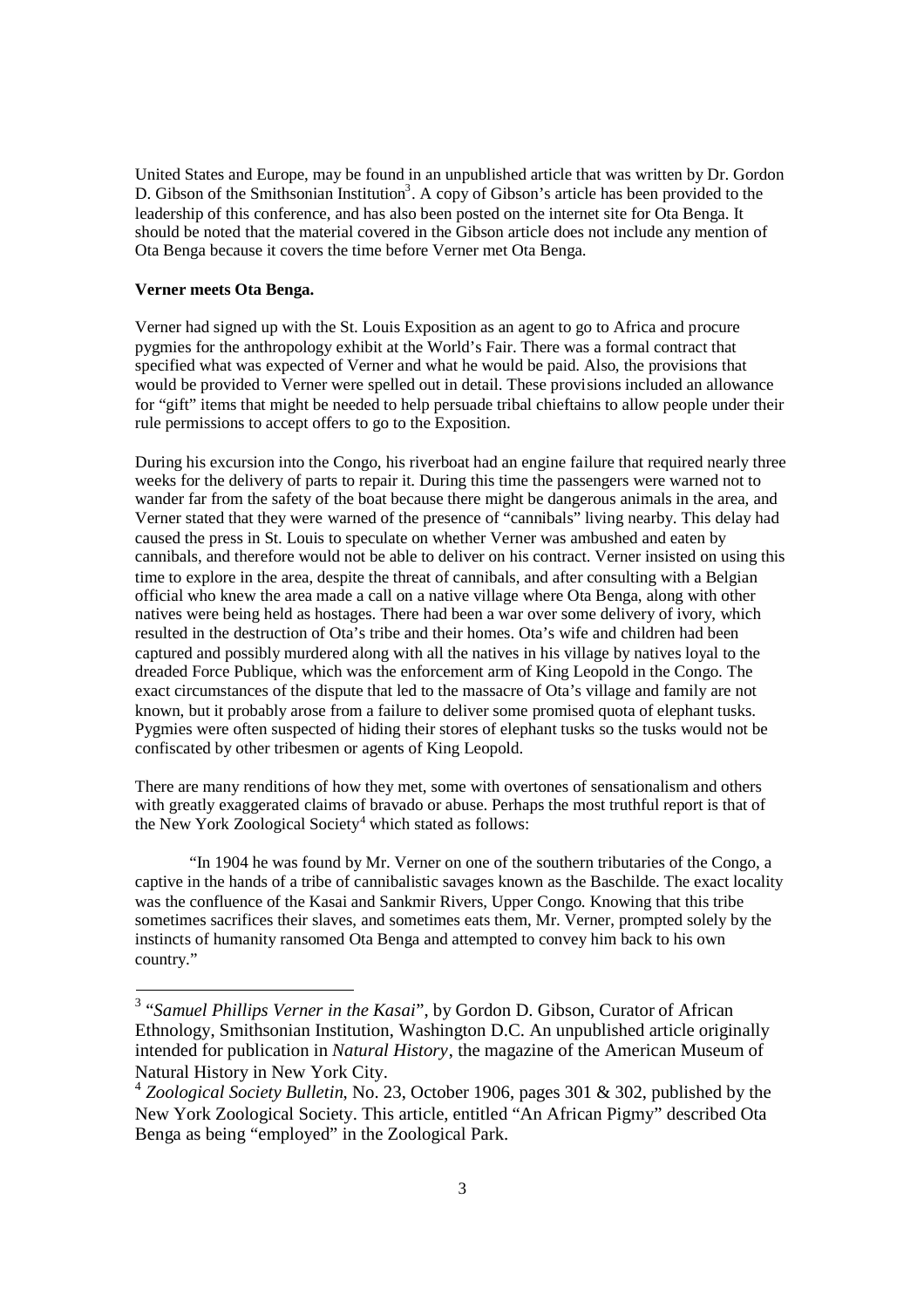As a respected scientific journal published by the Zoo, the bulletin in which this description was offered was prepared by experts who would likely have consulted with Verner and Verner would have likely given a truthful account, although Verner was known to have embellished the truth in many of his interviews with the popular press.

After being freed from his captors, Ota Benga accompanied Verner on his quest to obtain a group of pygmies to take to the St. Louis World's Fair for exhibition purposes. There is no credible evidence that Ota Benga was not very grateful for being freed from his captors and the two men formed a long-lasting and mutually beneficial friendship that became an odyssey of exploration, adventure, and learning.

#### **Ota Benga, the Explorer.**

Ota Benga was an experienced elephant hunter and expert in the making of hammocks and nets for trapping game. With Verner as his guide, Ota Benga began his own exploration of the world through which they traveled. Ota may have been especially instrumental in persuading other Africans to join them in their trip to St. Louis and he would have known where some of the more venturesome pygmies could be found. Verner exposed Ota Benga to some of the accouturements of modern western civilization, such as the Edison phonograph, steamboats, pocket watches, photography, guns, and electricity. Once in America, they would have seen balloons, automobiles, railroads, and a few airplanes, especially at the World's Fair.

Ota did not keep any written journal of his experiences. Aside from press accounts of his travels, the only records of their adventures were kept by Verner, and many of them have been lost. Ota and Verner always journeyed together in America. Verner knew enough of Ota's language to converse with him and translate for him. They arrived in New Orleans in the early summer of 1904, but Verner had contracted a malarial seizure and could not follow through with a planned visit and reception with the Mayor. The Africans were placed on a train to St. Louis by an Exposition official, who came to greet them and escort them to the World's Fair grounds. Verner wrote that the Exposition official was not able to communicate with the Africans and acted coldly and rudely towards them. Verner concluded that he would have to commit most of his time to the Africans' needs while they were in America and after his recovery from the seizure, he went to the Fair and began to try and make many corrections in their accommodations and accompanied them in sight-seeing and presentations. After the Fair had ended in the fall of 1904, Ota and Verner traveled by rail to Washington D.C. , Baltimore, and to Verner's family home in western North Carolina while awaiting the return trip to Africa via New Orleans, Havana, and Tenerife. Some of the Africans became ill in New Orleans during the Mardi Gras of 1905 but Ota Benga was able to enjoy the celebrations and participate in the liberties afforded by the occasion. All of the Africans returned safely to the African homelands. Some of their illnesses were successfully treated while in Havana. Verner took great pride in the fact that he was able to return all of the Africans safely and in good health, for unfortunately, that was not the case for some of the natives of the Philippines, South American Indians, and the Zulus from South Africa. In fact some of the Zulu never returned, and found themselves among the homeless poor of St. Louis.

Once in Africa, Ota and Verner began a series of explorations there, where now, Ota was the guide and translator. They made many presentations to local natives about the wonders of the western world and even set up a local fair where Verner was exhibited on a make-shift southern style veranda, smoking a corn-cob pipe, wearing a straw hat while listening to the music of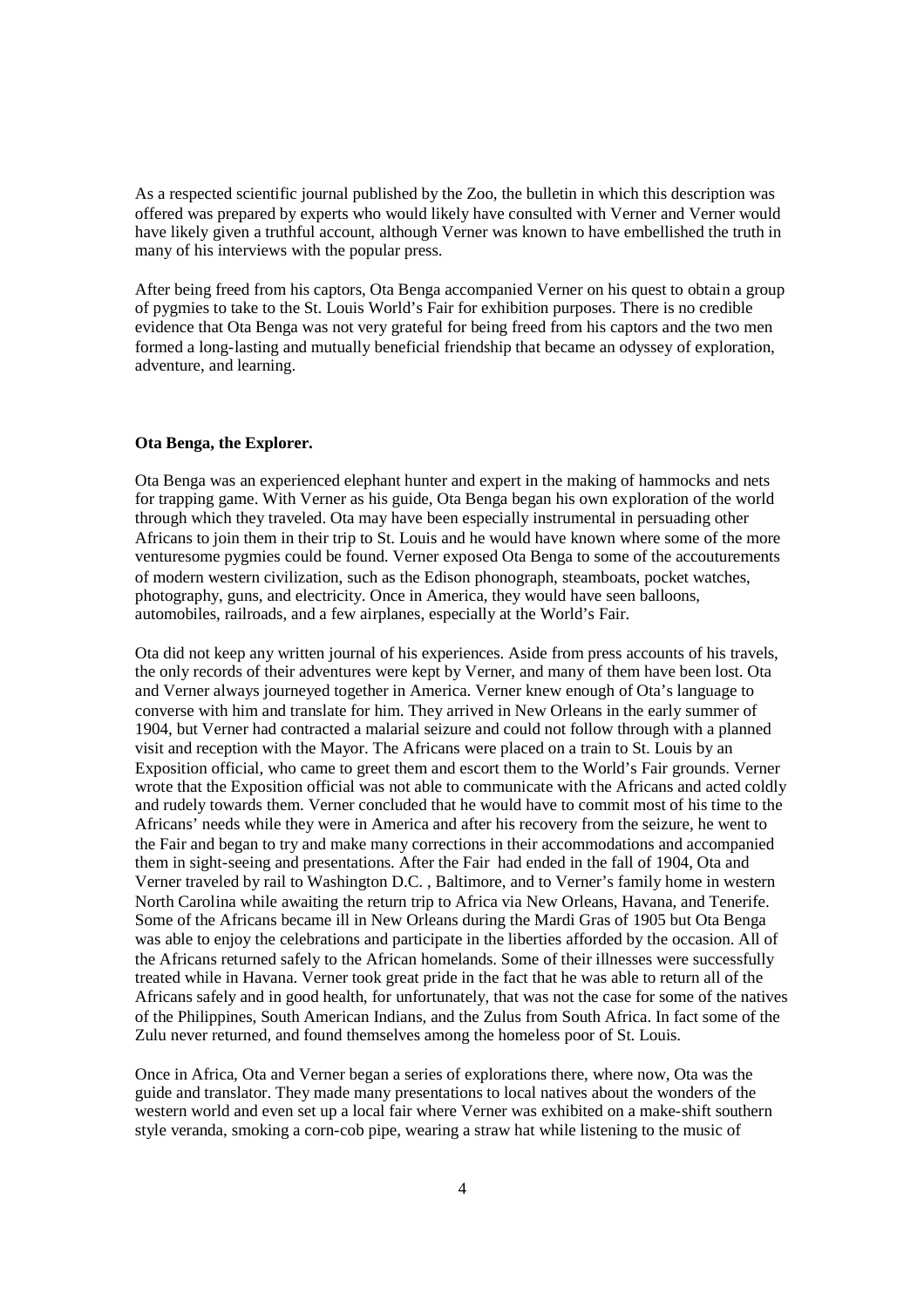Johann Strauss, Jr. and John Philip Sousa on an Edison phonograph. During this period in 1905, Verner became acquainted with Frederick Starr and Leo Frobenius, well-known anthropologists, with whom he shared his amenities at Camp Washington. Camp Washington, named for Booker T. Washington, was a training camp for Africans to learn manual arts and crafts using western technologies to prepare them for work in the Belgian industries.

Many of the items in the collections of African artifacts now displayed in museums around the world attributed to Starr and Frobenius, were actually purchased from Verner and Ota Benga, who had originally collected them.

Some of the adventures of Ota Benga and Verner were recalled by Verner in a series of articles that he wrote for the Brevard (NC) Daily News during the 1930s. Ota Benga learned, from Verner, how to use gunpowder as an explosive to kill a meddlesome crocodile that had eaten Ota's pet dog. Verner had learned, from Ota, how to fend off a leopard, and how to safely avoid encounters with biting ants in the forests of the Congo. Their explorations also resulted in the discovery of an important diamond mine and other natural resources.

Many of these stories published in the Brevard Daily News, such as those entitled: "The Enchanted Hippo", "The Wild Boar", "The Buffalo Bullfight", "Canning the Crocodile", and "Attack by the Lupumbo" seemed so fantastic that many thought they were pure fiction, but Verner insisted that they were true, and Ota Benga was often a principal character.

Ota Benga remarried a woman of the Twa tribe during this adventuresome period, but after she was bitten by a poisonous snake and died, the Batwa never fully accepted him into their tribe. The snake bite was considered as some kind of omen of evil-doing, which had the effect of disenfranchising Ota Benga once again from his origins.

Verner and Ota had amassed a large collection of African cultural artifacts and mineralogical samples, and botanical and biological specimens (including many live animals), intended for American and European museums. As Verner was packing up to return to America, Ota insisted that he should be allowed to come along, since he perceived that he no longer had a future in Africa. So. along with a boat-load of more than 50 crates and barrels of collectibles, Verner and Ota crossed the Atlantic once again, this time destined for New York City.

Once in New York, the American Museum of Natural History, which Verner thought would be interested in his artifacts, declined any interest, preferring to acquire American Indian items, and Verner became insolvent. In a vain attempt to borrow from his family in the Carolinas, Verner left Ota Benga in the custody of Herman Bumpus, Director of the Museum, while Verner traveled south to learn that his unappreciative family had no interest in funding his African adventures. Bumpus seized an opportunity to employ Ota Benga in his fund-raising efforts, where he was both at times encouraged, and at other times discouraged, from performing various "antics" to amuse the museum's wealthy patrons. Ota Benga lived at the museum in an apartment that the museum provided, on its premises, for distinguished guests.

Bumpus, frustrated with his inability to control Ota's antics, and unable to communicate with Ota except through Verner's transliterated letters, found a way to dispatch his responsibility by inviting Dr. William Hornaday to consider "employing" Ota Benga at the Bronx Zoo. Hornaday saw an opportunity to present Ota Benga as an exhibition of Darwin's Theory of Evolution by suggesting that Ota was one of a tribe of pygmies that might be regarded as a "missing link" in the pathway of evolution from anthropoid apes to humans. So Ota Benga became the "Pygmy in the Zoo".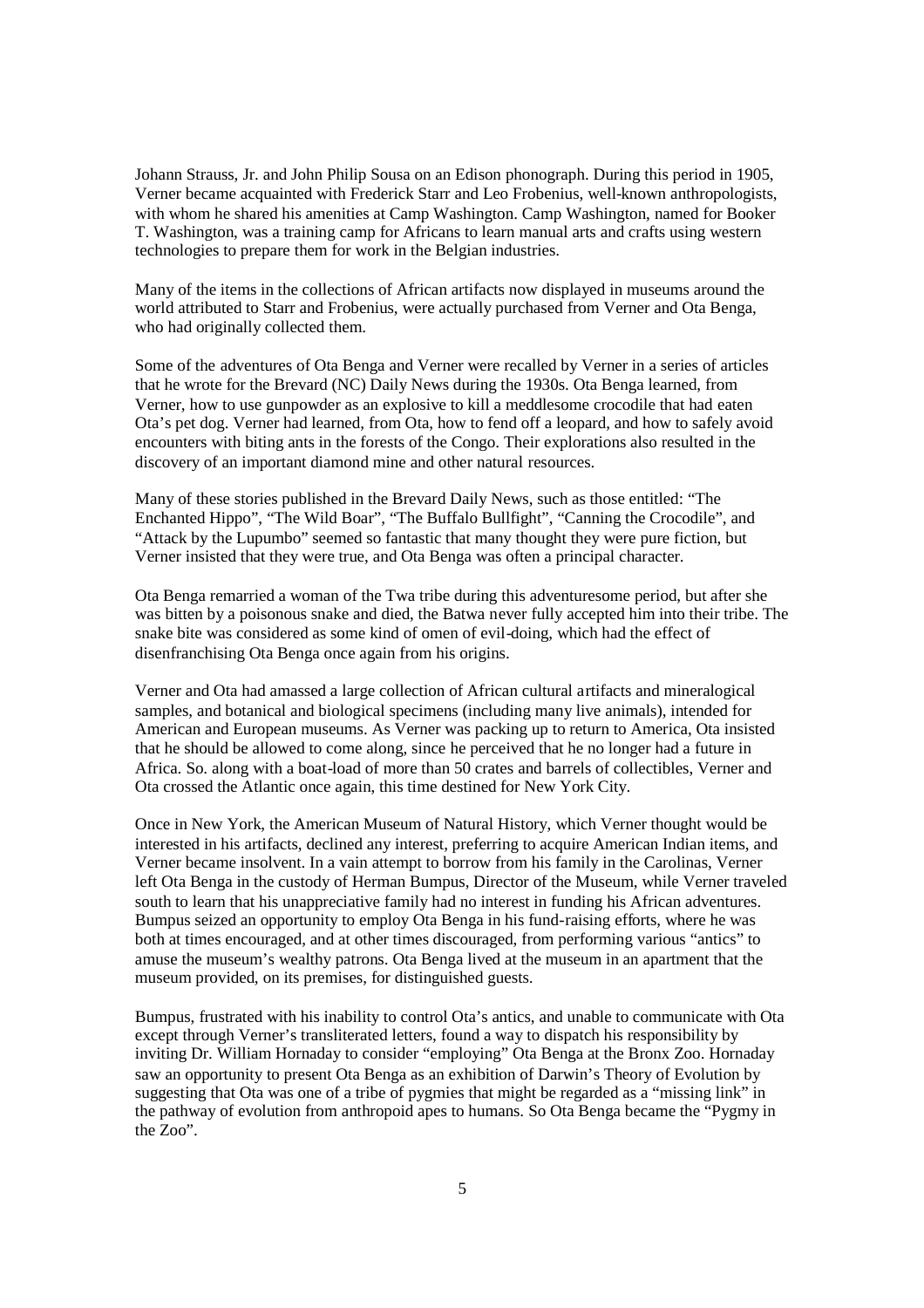Although Ota, at times, seemed to enjoy his role as an exhibition celebrity, he was also taunted by ill-mannered visitors and could become frustrated to the point of violence at times. He once speared a visitor in his leg with a well placed arrow from his bow, and fought with caretakers who did not want him to shed his clothing entirely. Although he was given many liberties to roam about the zoo grounds, sporting a fine white linen suit, and actually spent the nights in an apartment at the zoo which was intended for distinguished visitors, the staged scenes in the primate cage were what captivated the pubic and the press' image of him.

When Verner returned to New York, he had to find a job to restore his fiscal integrity, so he brandished a letter of reference from a cabinet secretary in Washington to get a job as a ticket clerk in the Wall Street IRT Subway Station, which had just been opened for operation in 1906. By this time, an effort had been mounted by various well-meaning individuals to "rescue" Ota Benga from the zoo, deny Verner, Bumpus or Hornaday any role as Ota's custodian, and Ota's odyssey took a different turn. He became a resident of the Howard Colored Orphan Asylum in Brooklyn.

Despite some press reports to the contrary, Verner was denied any opportunity to visit with Ota Benga and was prevented from seeing him ever again. Verner met with New York capitalists and returned to Africa as the head of the American Congo Company, wishing that Ota Benga could be at his side. The American Congo Company had a license from King Leopold to develop American industrial interests in the Congo, which lasted until the Belgian Parliament removed Leopold's authority in 1908, and the American Congo Company was dissolved. Verner, again seeking employment, took a job as a health officer in the Panama Canal Zone.

Ota's experience at the Asylum and later at the Virginia Seminary are the subject of other presentations at this symposium, and so I will leave Ota's subsequent odyssey in their hands.

#### **Ota Benga as an entertainer.**

While it seems to be popular today for people to study Ota Benga's life as a victim of repression and racism, he did have a life. One of his talents was that of an entertainer. He could demonstrate and play the *molimo*, a native instrument that was used in ceremonies to celebrate a successful elephant kill. He brought his molimo to the World's Fair and enjoyed dancing to the piano music of Scott Joplin on St. Louis Plaza. He was also a lead performer in frequent skits that were intended to illustrate the life of his fellow Africans.

While celebrating his success in killing the "Madame" crocodile that ate his pet dog, under the mantle of the crocodile's severed head, Ota Benga performed a dance so alluring that Verner claimed he did not have the language skill to describe it. To quote Verner on Ota Benga's "Crocodile Dance":<sup>5</sup>

"There is no use trying to describe it -- how often have I wished that O'Henry, or Mark Twain, or Dumas could have stood in my shoes sometimes to leave behind a really immortal record of what used to pass under my eyes."

<sup>&</sup>lt;sup>5</sup> The Crocodile Dance, part of a series of articles published by the Brevard (NC) Daily News during the 1930s based on the adventures of S. P. Verner while exploring with Ota Benga in the Congo forests.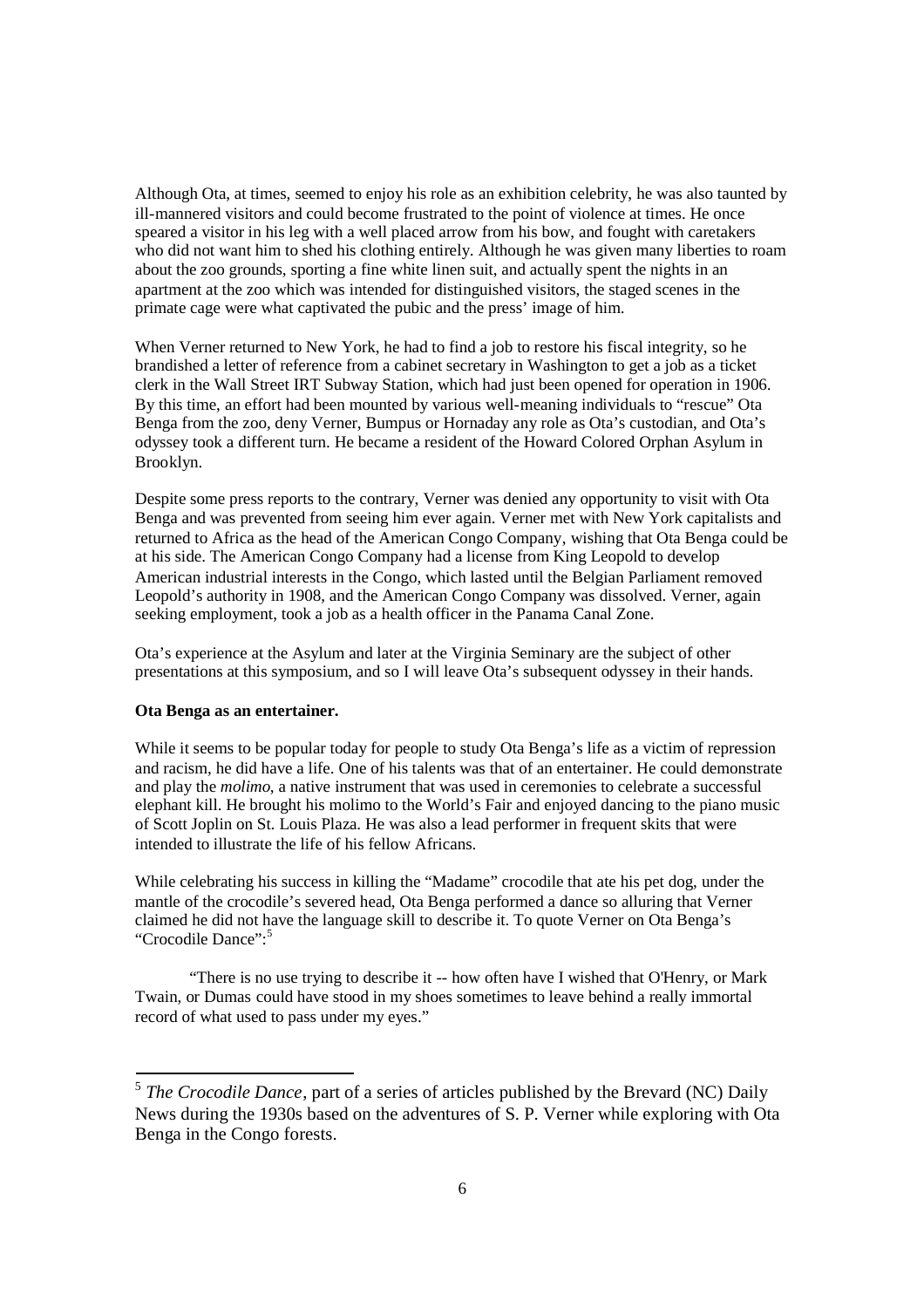#### S. P. Verner

Verner also exploited an opportunity to go on lecture tours about Africa with Ota Benga. Their agent for arranging such tours was previously an agent for P.T. Barnum, and the manner in which these tours were conducted was closer to what might have been regarded as a "freak show" than an academic learning exercize. Verner may have delivered the lectures but Ota was the star of the show, with his antics. Part of what many see as "antics" in the behavior of the forest people may be, in fact, a cultural tendency to communicate with the art of "attention getting" through certain behaviors that are closer to entertainment, than disruptive social acts.

Another aspect of entertainment that Ota Benga enjoyed was demonstrating the art of weaving, particularly in making hats. On a few occasions, Ota would be wearing only a hat of his own design, and nothing else, much to the amusement of visitors. He was skilled at the art of the "cats cradle" where complex woven patterns were produced in strings of yarn with clever manipulations of his fingers. He also could make his own bow and arrows and enjoyed demonstrating them to audiences in St. Louis and New York.

#### **Ota Benga as a Diplomat and Statesman.**

Ota Benga as an icon of racism, Barnumism, and Darwinism, was also keen to grasp an opportunity to use his talents to represent the needs and aspirations of his native people. At St. Louis, he was engaged in acting out a series of skits depicting the methods by which his tribe was being treated. He showed how people were murdered and he presented pleas for help from Americans to save his people from further degradation. Unfortunately, few of the Fair officials and visitors were interested in such pleas. They only wanted to have some fun seeing Ota Benga and his fellow Africans throw mud balls at the American Indians and other natives, climb trees, act like monkeys, and mimic their observers. Verner did provide Ota with some private audiences among prominent people who were concerned about human atrocities in the Congo, such as Cardinal Gibbons of Baltimore, and Kermit Roosevelt. Ota's principal strengths as a statesman and diplomat were best seen in his negotiations with other African natives where he played a leadership role in facilitating cooperation and organizing various gatherings.

#### **Summation:**

Since Ota Benga cannot speak for himself, it is misleading and possibly dangerous for any of us to put words in his mouth. We cannot see inside his head. However, a careful reading of the press clippings and study of the characters and tenor of the times in which he lived, shows me that he was a complex character. He was not *just* a victim of racism, Barnumism, and Darwinism. He was a multi-dimensional character who could make choices and could be influential. In his passing, we can all learn that we need to try harder, when offering our best intentions, to avoid unintended consequences that we could later regret.

Phillips Verner Bradford, Sc.D.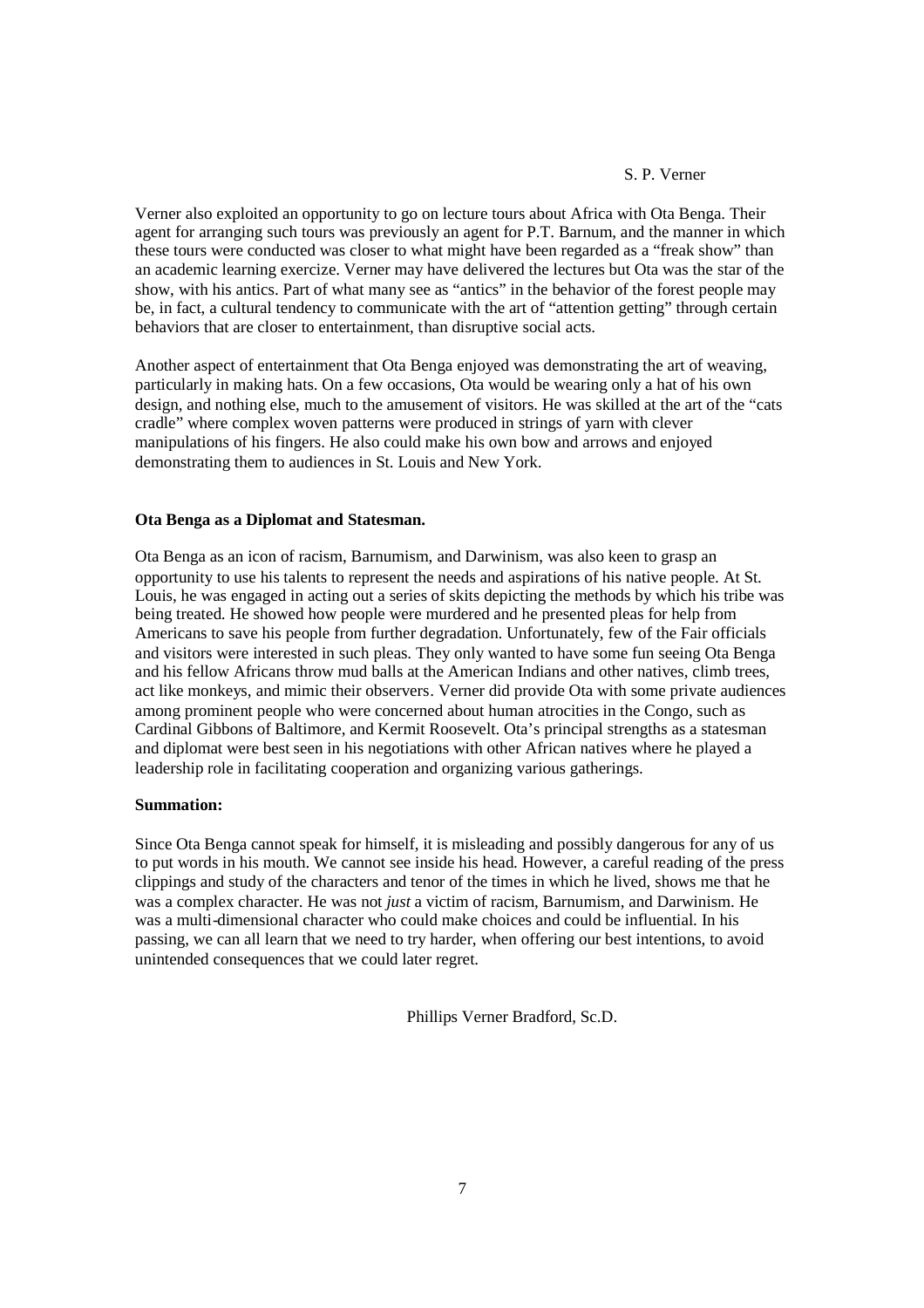# **OTA'S EPIC Stories for My Brothers Carrie Allen McCray, Author and Poet**

Narrative Poem about Ota Benga, the Gentle *Pygmy* From the Congo Forest Who was Brought to America and Exhibited in the Bronx Zoo In a Cage with an Ape

> A Presentation for the International Conference in Lynchburg Virginia October 2007

> > **\*\*\*\***

#### **FOREWORD**

This narrative poem is a tribute to Ota Benga, the strong, yet gentle man from the deep Congo Forest. Ota was brought over here to America first in 1904 and again in 1906 by Samuel Phillips Verner, Presbyterian Minister from America, who served as missionary to the Congo. This was during the frenzied time of anthropologists trying to prove the darker races a lower form of man.

In 1904, many other persons of the darker races from around the world were brought over and exhibited in the St. Louis World's Fair Anthropology Unit: *Eskimo natives from Alaska, the Ainu from Japan, natives from the Philippines, Indian tribes from America, Zulus, Balubas and "Pygmies" from Africa.*¹

In 1906, Ota was brought back over here by Verner, who falling on hard times, left him in the Museum of Natural History with the unscrupulous director, Bumpus, who exhibited him. Ota, a strong proud man, reacted to this so Bumpus contacted Verner, whom Ota called "Fwela" (leader) to come get him. Ota was then placed by Verner with Hornaday, Director of the Bronx Z00, who placed him in a cage with an ape and exhibited him.

His story was in all the newspapers and African-American ministers and others across the nation protested. My mother's first husband, Professor Gregory Willis Hayes, was one of those protesters. Professor Hayes was president of Virginia Seminary in Lynchburg, Virginia and was also chairman of the National Black Baptist Education Committee. Professor Hayes offered Ota his home as a place to live and an opportunity for education in the lower school of the seminary, just across the road from the Hayes home.

Professor Hayes and his wife, Mary, were members of the early Pan-African movement, having been encouraged by Chilembwe, who earlier attended the seminary. Later Chilembwe led his country to freedom from British rule<sup>2</sup>. Professor Hayes was a strong man, committed to freedom. Born a slave, after freedom he went on to graduate from Oberlin College with honors and to be the first African-American speaker at graduation there. The town newspaper compared his speaking ability to that of Frederick Douglas.<sup>3</sup>

I have a personal interest in the story of Ota Benga, brave and proud man from the Congo, as he lived in our home, not in the home of Anne Spencer, my mother's dearest friend and one of the Harlem Renaissance poets. Her son, Chauncey, misled the authors of *Ota Benga, the Pygmy in the Zoo. .4* This, even after my brother, Hunter Hayes, gave them the truth. Chauncey's story was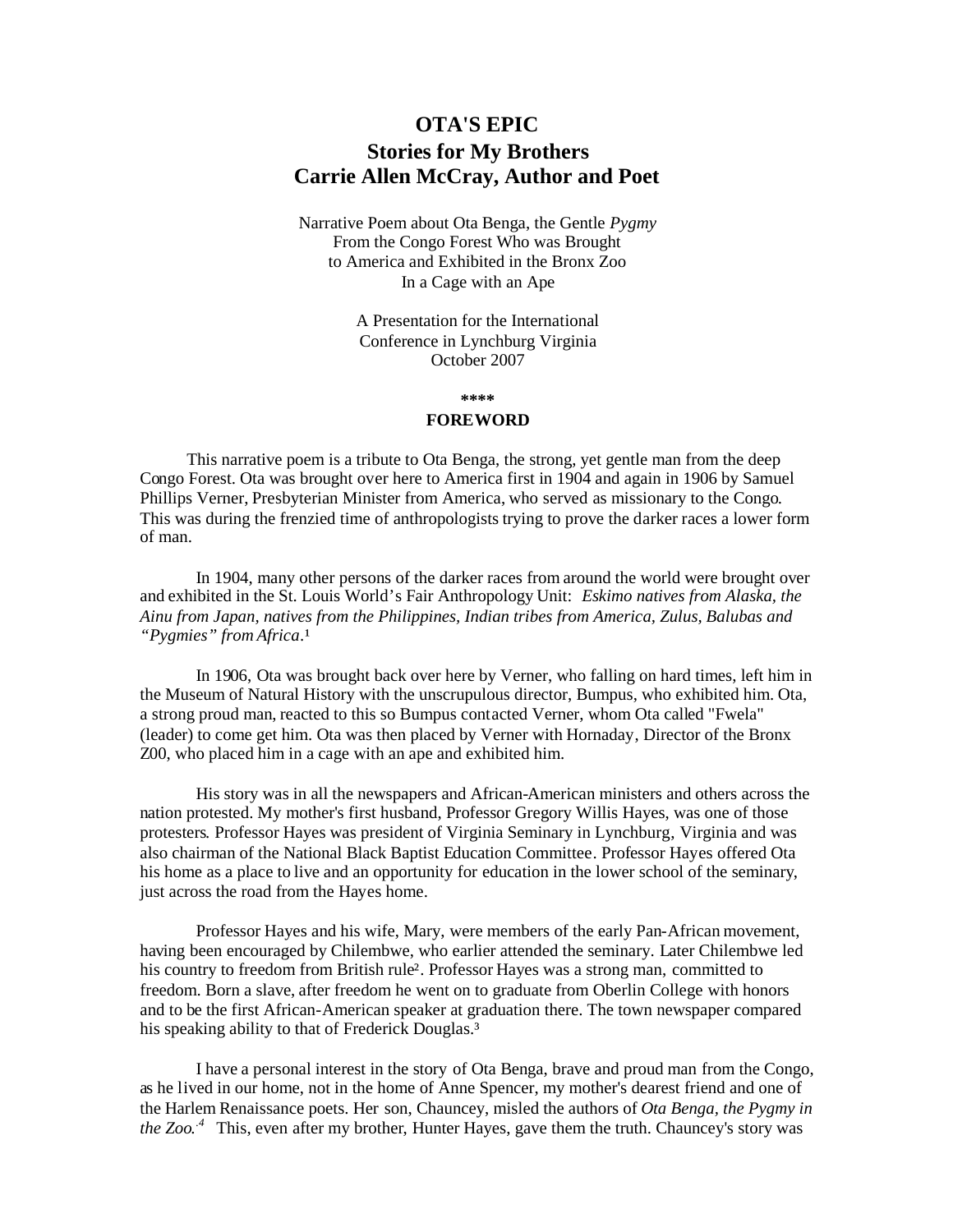unfortunate because it went around the world as truth; and my mother not even mentioned in Bradford and Blum's book.

Ota lived in the Hayes home only six months when Professor Hayes. Ota's sponsor, became seriously ill and died. Ota had to be returned to the orphanage in Brooklyn. However, in 1910, he asked to return to Lynchburg, and Mary Hayes, now Mary Hayes Allen, and her sons were happy for Ota's return to the home. Mary Hayes had married my father, a lawyer, William Patterson Allen. Of that union three girls, were born-Rosemary, I and then Dollie. The house was now bulging with people and lots of activity.

Ota was a teacher to the boys: taught them at an early age how to make hunting spears, how to hunt, and how to fish as he wastaught to do by his father. He was also teacher to our mother and to the Harlem Renaissance poets and writers, such as Dubois and James Weldon Johnson who visited Anne Spencer and the Hayes home. They too, were interested and joined the Pan-African movement; a movement uniting those persons of African descent from around the world.

Fwela returned Ota to his Forest, but brought him back over here again. Fwela deserted him and Ota ended up exhibited in a cage with an ape in the Bronx Park Zoo. Protests were loud and wide. My mother's first husband, Professor Hayes (ex-slave who had known abuses), offered Ota a home with him in Lynchburg, Virginia, and schooling at the seminary across the road where Hayes was President. One of the poems is an account of that. Ota never expressed it, but he naturally longed for his home in the Forest. I have never understood why the persons of Lynchburg, Virginia could not find a way to send Ota to his beloved Forest in the Congo.

When Professor Hayes died, Ota returned to the Orphanage, and in 1910 Ota requested a return to the Hayes home in Virginia. By this time, Mary Hayes was now Mars Hayes Allen having married my father, William Allen, lawyer. Ota settled in, but in his soul, longed to return to his Forest home. The boys last time in the woods with Ota, he sang a very sorrowful song. His stories speak of this. He sings a soulful song, "I Belong in Forest." Then Ota went into the woods alone singing a song he had heard the Chapel choir at Virginia Seminary sing:

> *I believe I'll go back home, Lordy, won't you help me.*

.

Ota ended up saying, "I'll find a way." He does a fire dance, which I learned from an African student at the University of South Carolina, that in some African cultures, was a preparation for death. In the dark of night, Ota went into a shed and shot himself. My brother Hunter remembered this well, and when telling me the story, tears were in his eyes as Ota was like a father to him.

I'm not certain Rosemary, Dolly and I remember too much about Ota; we were so young. However, both Rosemary and I seem to have vague visions of him. Our brother, Hunter, who just died in 2003, through the years told us many stories about Ota whom we called "Otto," the name that came down in a letter from the orphanage. Hunter said of Ota, "He was like a father to me, my friend, my teacher, my hero, who knew more about the meaning of humanity than the missionary who brought him over here." And indeed he did; his people of the Congo Forest were pacifists, equalitarians, and environmentalists. We could learn much from them. There is such beauty in the culture of the early deep African Congo Forest People we want to know more about them. Perhaps their music will take us there.They sang through their day's work and when celebrating at night. The beginning poem speaks to this lovely culture where music every day was so much a part of their lives.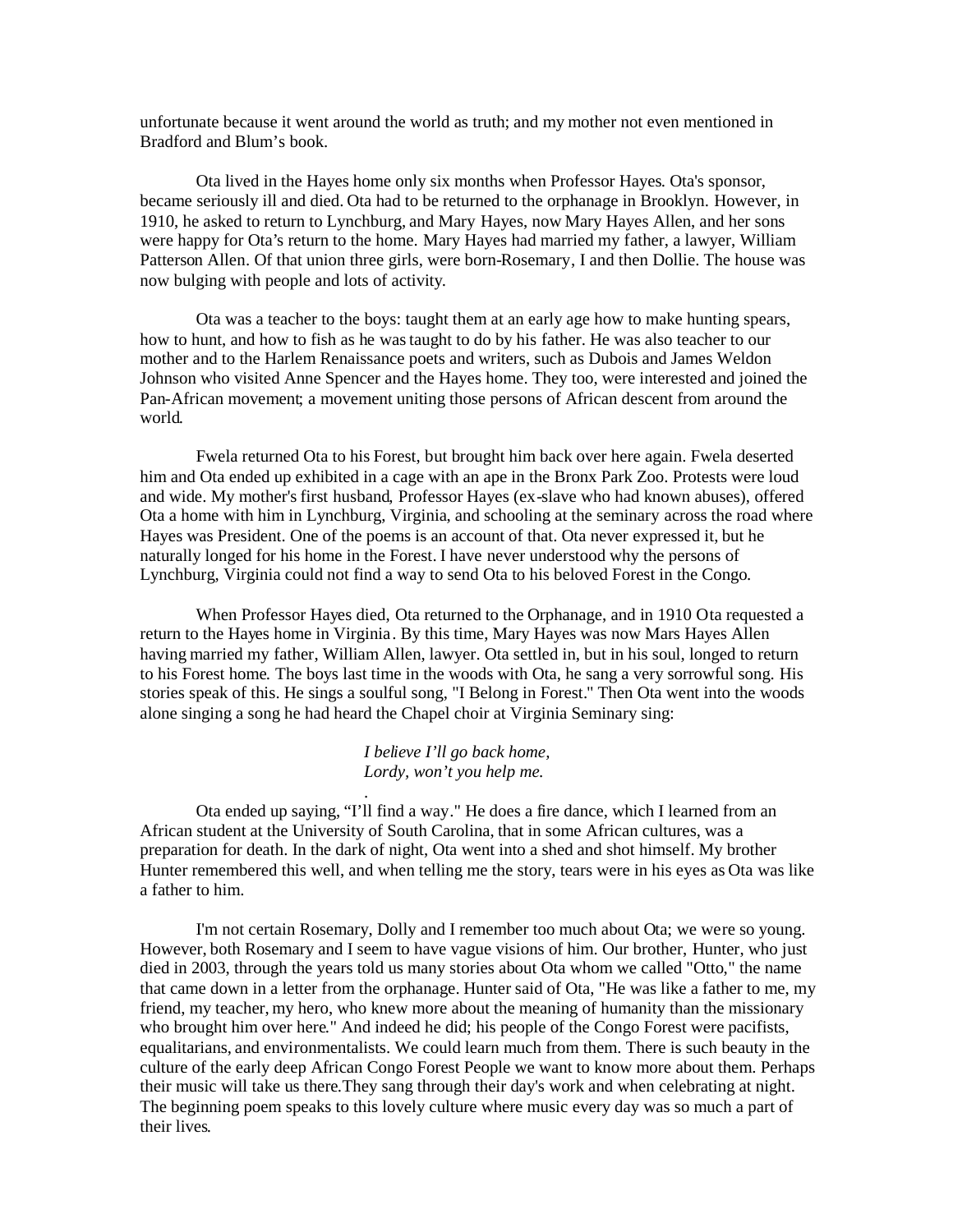### **PRELUDE (The Early Deep African Congo Forest) Music of the Forest 1. Morning**

The early Deep Congo Forest People awaken singing, dancing,

welcoming a new day, their Forest a rugged, but peaceful home,

wrapping itself around them softly, their lives, harmonious.

In the trees, a choir of birds join them, singing.

*Cheer-weet, cheer-weet, cheer-weet*: elephants in the distance

stomp dancing through the Forest, trumpeting their own *cool*.

A gazelle, startled, jetés over a log, then dances off into the brush

while monkeys chide her with their oo-oo; ah-ah; oo-oo; ah-ah;

as the peace-loving Congo Forest People go about their work

filling their days with song – the custom brought over the waters

in the bosoms of slaves to the rice and cotton fields of South Carolina;

pickin' cotton and singin', plantin' rice and singin', singin' way into the night;

celebratin' life - threads comin' over the waters from their

homeland, took us a long time to tie the threads together.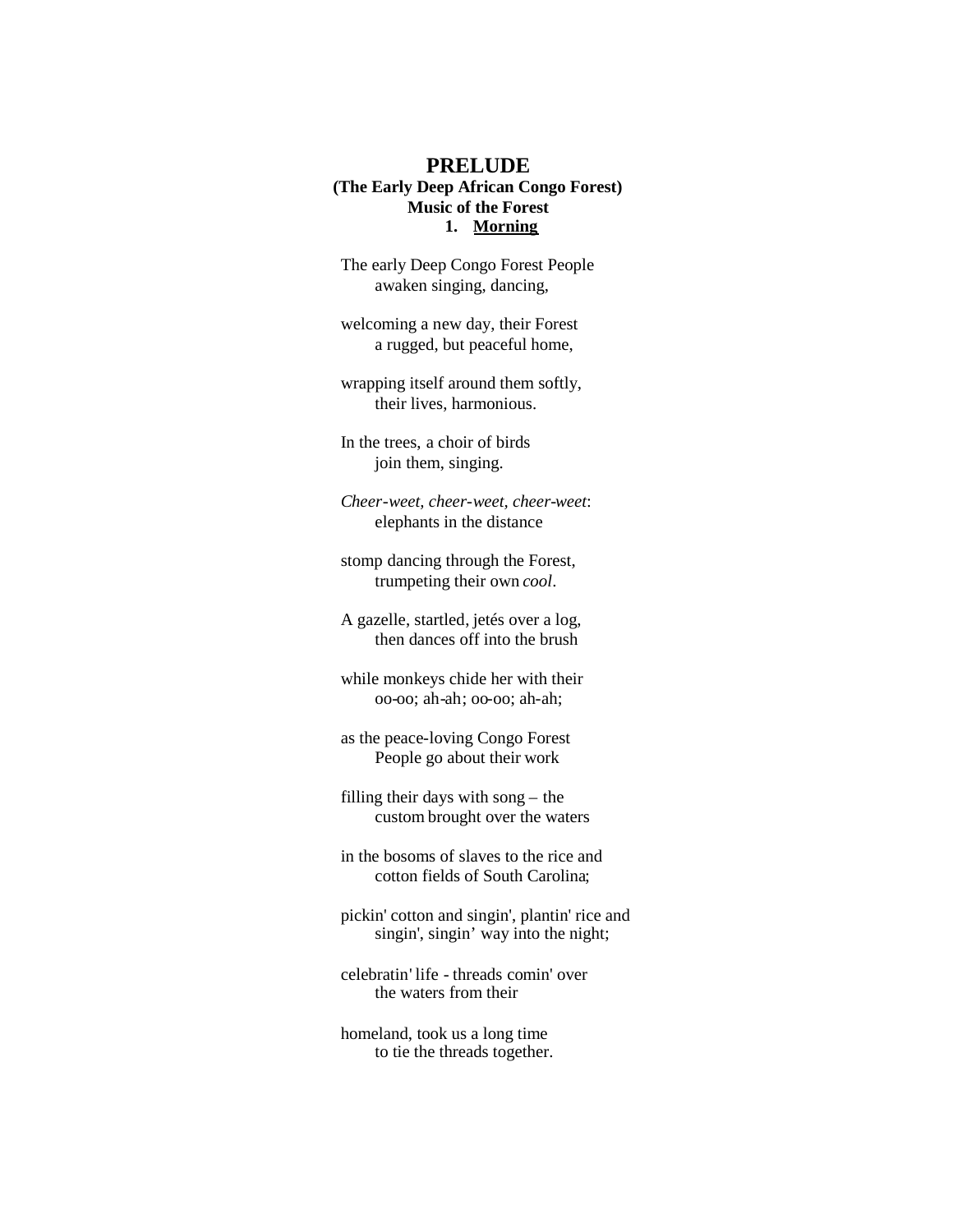## **2. Night**

In Ota's Forest, night, a festive time; members of his camp sitting around a communal campfire in the center of their circled huts, sharing almost everything, softening the harshness of life in Forest; the men weaving stories of the hunt – singing: *Elephant, elephant, here we come-Spear in hand, silent our drum.* Ota's father (the hunter), his friend Moko (the elephant), they dance. As hunter slays elephant, loud cheers from camp-singing *Elephant hunter, take your bow, Elephant hunter, take your bow.<sup>6</sup>* On stage, Ota's father proudly makes sweeping bows; members of camp cheering the prowess of a great hunter. A chorus of mothers sitting outside their huts, rocking their babies, singing a lullaby accompanied by the soft clicking sound of nbengo sticks-*My sweet baby, go to sleep, go to sleep, my baby. Yah, yah; yah, yah, yah. When you wake, we'll have sweets. Go to sleep, my baby.<sup>7</sup>* At evening's end, an elder tells stories of their ancestors, heirlooms passed down from generation to generation. Palm wine poured on the ground libation to their ancestors. *Father of my father's father, we sing a song for you; Praise Forest for food, praise Forest for huts, praise Forest for clothes, praise Forest for love, praise Forest for life.*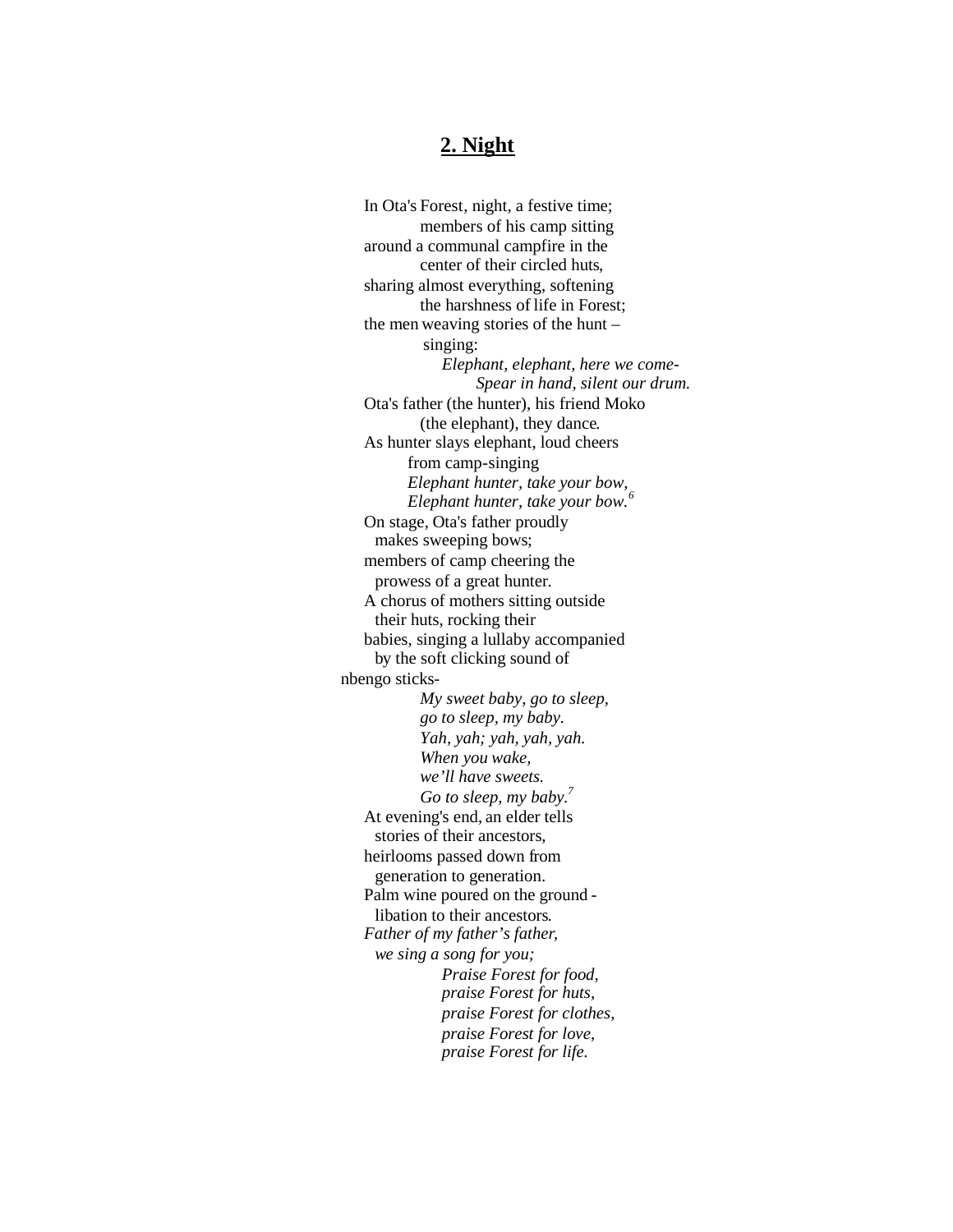### **CHAPTER II**

## **OTA'S EARLY LIFE 1. Life in the Congo Forest**

| where                               | Ota born in 1883 in the deep, deep<br>Congo Forest,<br>men hunt big elephant, big antelope -<br>providing food for families; |  |
|-------------------------------------|------------------------------------------------------------------------------------------------------------------------------|--|
| where                               | fathers teach sons early how to fish<br>how to hunt;                                                                         |  |
| where                               | in the hot Forest thick trees cool<br>the breeze:                                                                            |  |
| where                               | they shut out the world for years-the<br>Forest a safe cocoon for them:                                                      |  |
| Where                               | beautiful flowers prow -hazy blue<br>lobelia, rose-colored bougainvillea,                                                    |  |
|                                     | sometimes worn in women's hair.<br>sometimes just to smile on passim!:                                                       |  |
| Where                               | the Forest People dance for Forest.<br>sing for Forest, their giver of life.                                                 |  |
| Ota and his people get up and dance |                                                                                                                              |  |
| around the lire,                    |                                                                                                                              |  |
| faster, faster, faster, praising    |                                                                                                                              |  |
|                                     | Forest for its gifts.                                                                                                        |  |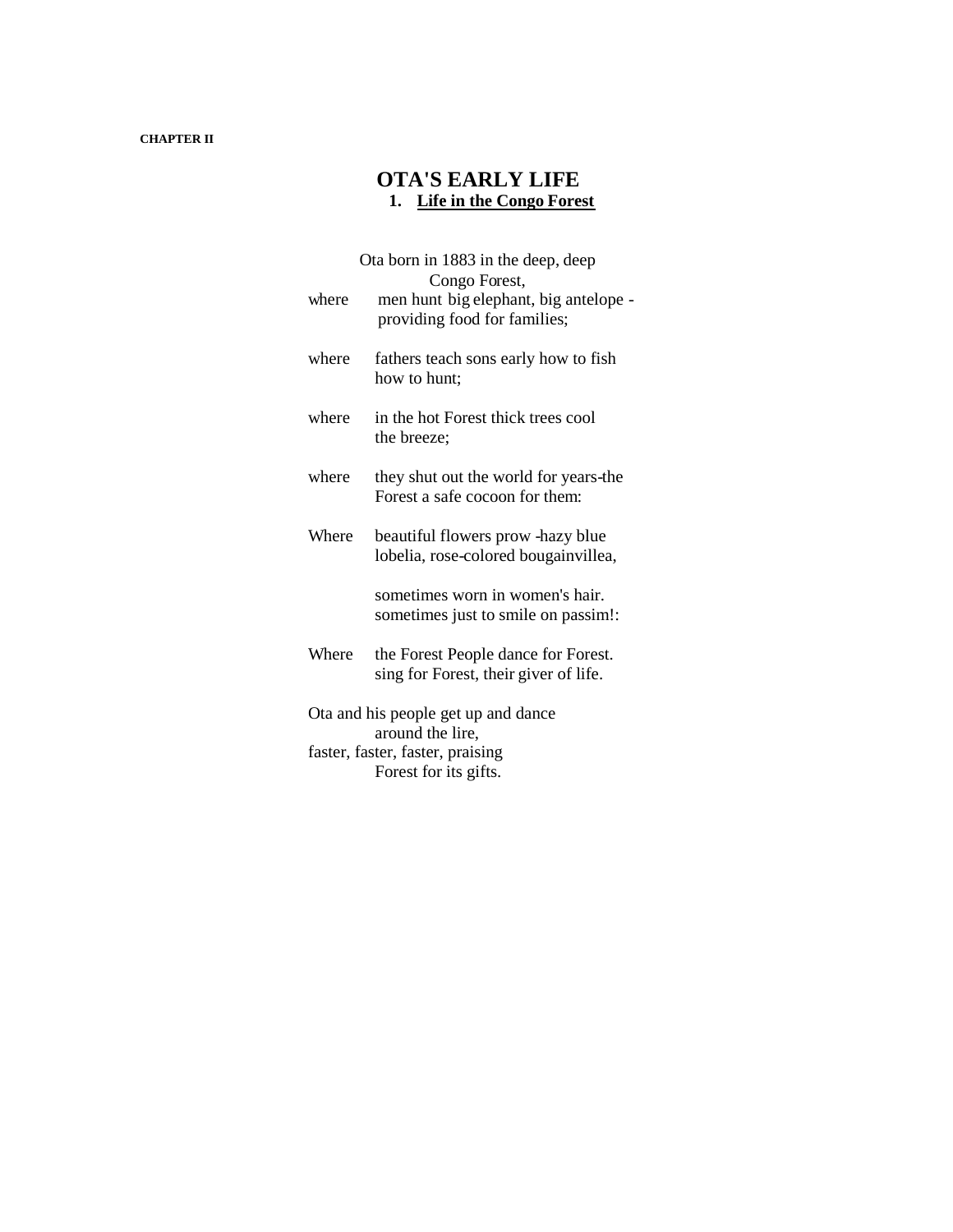#### **2. Fathers of the Congo 3.**

#### **(Ota telling Hayes Boys about Fathers)**

- Like big tree teach little tree to grow, like big bird teach little bird to
- fly, like big cheetah teach little cheetah to run, Fathers teach us everything
- about Forest. Fathers, they wise, they know everything. Hush. Hush, listen to Forest.
- When I young boy, real young boy, Father teach me to fish, to hunt. When I here
- before, I teach Gregory. He sitting next to me like he my son. He's only
- six then, but he do good. I say shave wood 'til tip real sharp; we makin' arrow.
- I show him how to hold a knife so he don't cut himself - he do good. Together
- we make arrow and we make a short spear We hunt with spear. We share arrow
- so sharp, don't need no arrowhead like here In my home, all Fathers sit around fire
- with their sons. We sing, laugh, have a good time and our sons learning all the
- time. Fathers. they wise, say Forest talk to you. Hush, hush, listen to Forest.
- After finishing his story or his Forest home, Ota sings a song to his Forest.
	- *Forest, Forest, giver of life, I'm born to you, I'm part of you. Forest, Forest, give of food, of clothes, of home, I bow to you*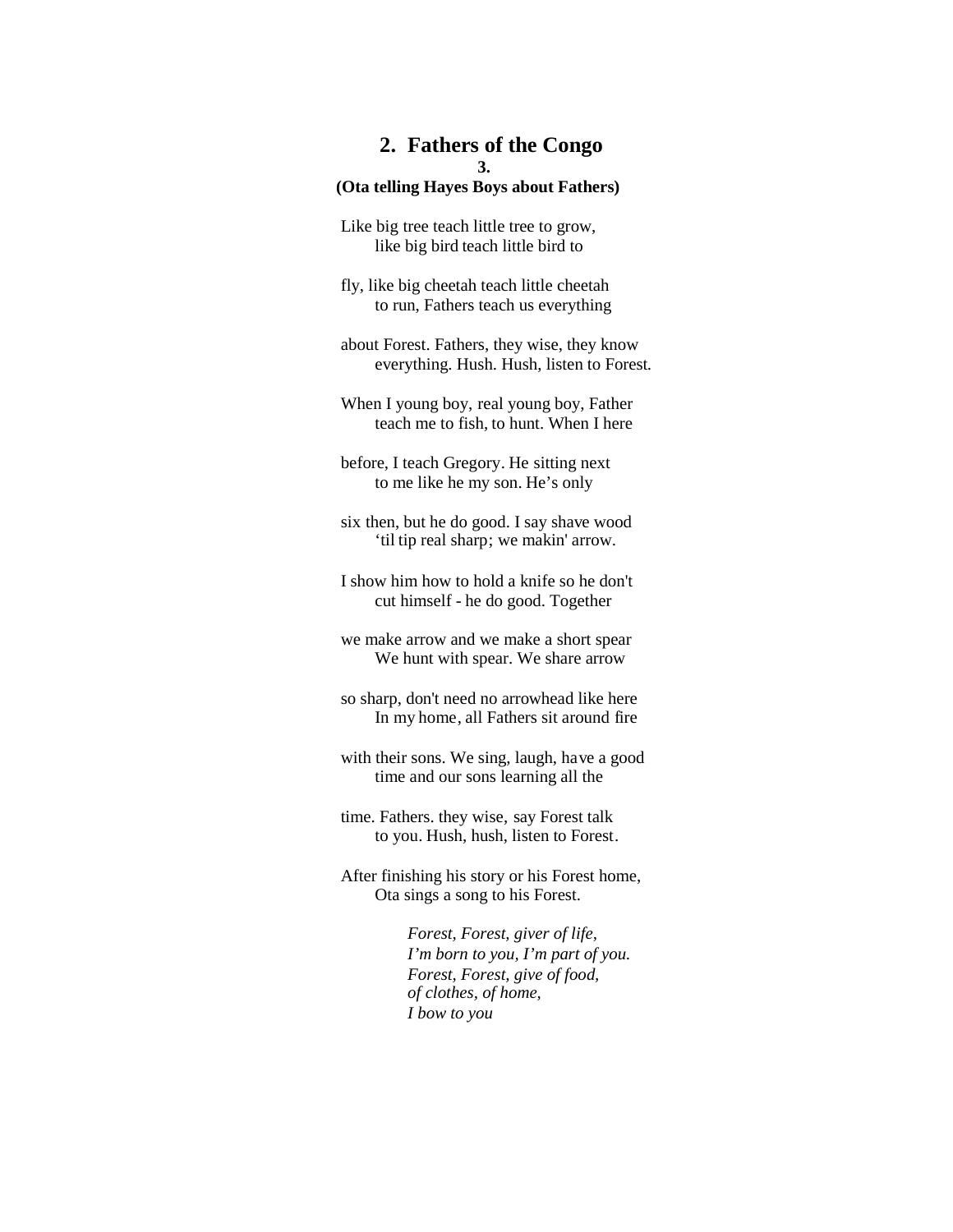### **Red Rubber**

Throughout the time Ota was in the home with my brothers, he taught them how to respect and to get along with people as was true of his beautiful culture for thousands of years or until the invasion oftheir Deep Forest for rubber after the invention of the automobile. This was a period of horror for the gentle "Pygmies" as evidenced in the next poem "Red Rubber," as Edward Dene Morel called it because of the deaths of so many gentle men of the Congo Forest; the automobile producers throughout the world demanding rubber - killing the Forest People not working fast enough for rubber.

#### **I. Storm Warning (1890)**

There is a horror story that needs to be told to understand what happened

to the peaceful life in the Congo Forest – the story of <sup>8</sup> **RED RUBBER!**

High winds gusting through Congo Forest – *rubber, rubber, rubber* for the booming

automobile industry; rubber that in 1890, John Dunlop, veterinary surgeon in

Ireland, working on his young son's tricycle, discovered would give smoother rides<sup>9</sup>.

This just about the time of the automobile, and with it the horrors in the

Congo, collecting *rubber, rubber, rubber,* all sanctioned by Leopold, II

of Belgium, ruler of the Congo Free State. *Rubber, rubber, rubber*!

Rubber, Edward Dene Morel, shipping clerk, called "Red Rubber." Sent into the

Congo forest, he witnessed the killing of slow rubber workers. He saw

cut-off hands of workers rebelling against their treatment. He saw blood of

Congo workers on vines around rubber trees. He learned they received

no money for their work called it "slavery."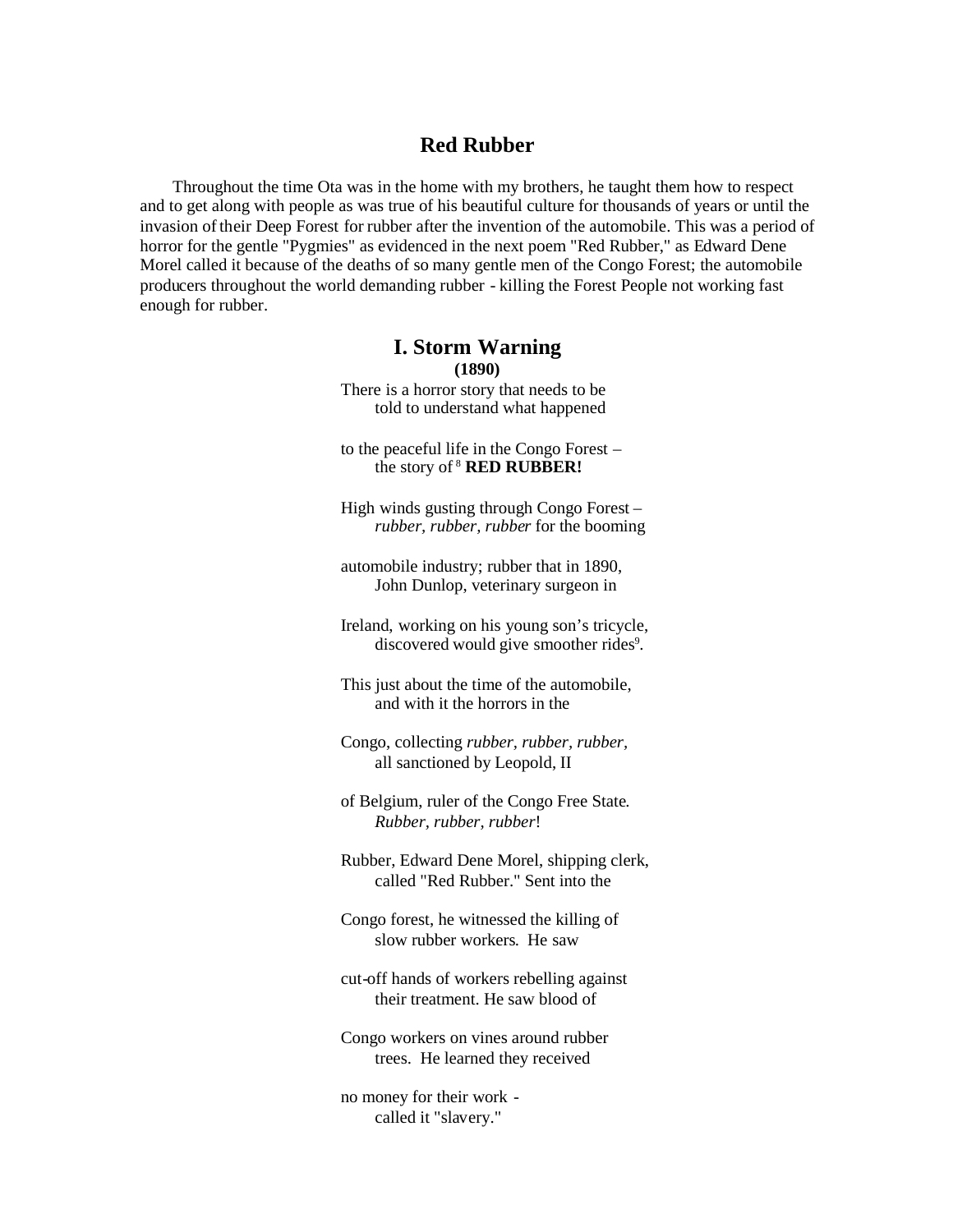### **The Anthropologists**

Another period of disruption in the peaceful Congo Forest was the coming of the anthropologists going round the world gathering people they considered the "lower forms of man." They gathered Eskimos from Alaska, Igorots from the Philipines, the Ainu from Japan, Indian tribes from North and South America, Zulus, Balubas and "Pygmies" from Africa. Samuel Philips Verner, American missionary in Africa, found Ota Benga the "Pygmy" from the Congo. Ota Benga was intelligent, kind and had superior human qualities that the missionary, Verner, did not possess. Ota was brought by Verner to America to be exhibited as a "lower form of man" in the 1904 World's Fair as were all of the others mentioned above.

My poem is the story of what happened to Ota Benga, the intelligent, kind and loving person who ended up in the home of my mother's first husband, Professor Hayes after he and others got him out of the monkey cage in the zoo. The anthropologists of the day, were asking such questions as: "Were dark-skinned people capable of discerning the color blue?" My answer to that is in the next poem, "Blues Man Answers the Anthropologists.''

> Dr R S. Woodworth, Professor Starr and other early, anthropologists focused on the following question: *Were dark-skinned people capable Of discerning the color blue? 1[1](#page-20-0)*

### **BLUES MAN ANSWERS THE ANTHROPOLOGISTS**

Man, we know blues, from azure of a clear blue sky to indigo of the darkest night.

Taken from the silver blue of the Kasai and Congo, crossed the deep blue in hulls of slave ships; we know the blues, Man.

Worked hard laboring cobalt blue, danced, laughed and made love in the midnight blue,

wrote the blues, sang the blues, played the blues, lived the blues, so ask another question, Man,

'cause I thought you already knew we know the blues, all hues of the blues, Man

<span id="page-20-0"></span><sup>1</sup> From *Ota Benga, The Pygmy in the Zoo* by Bradford and Blume.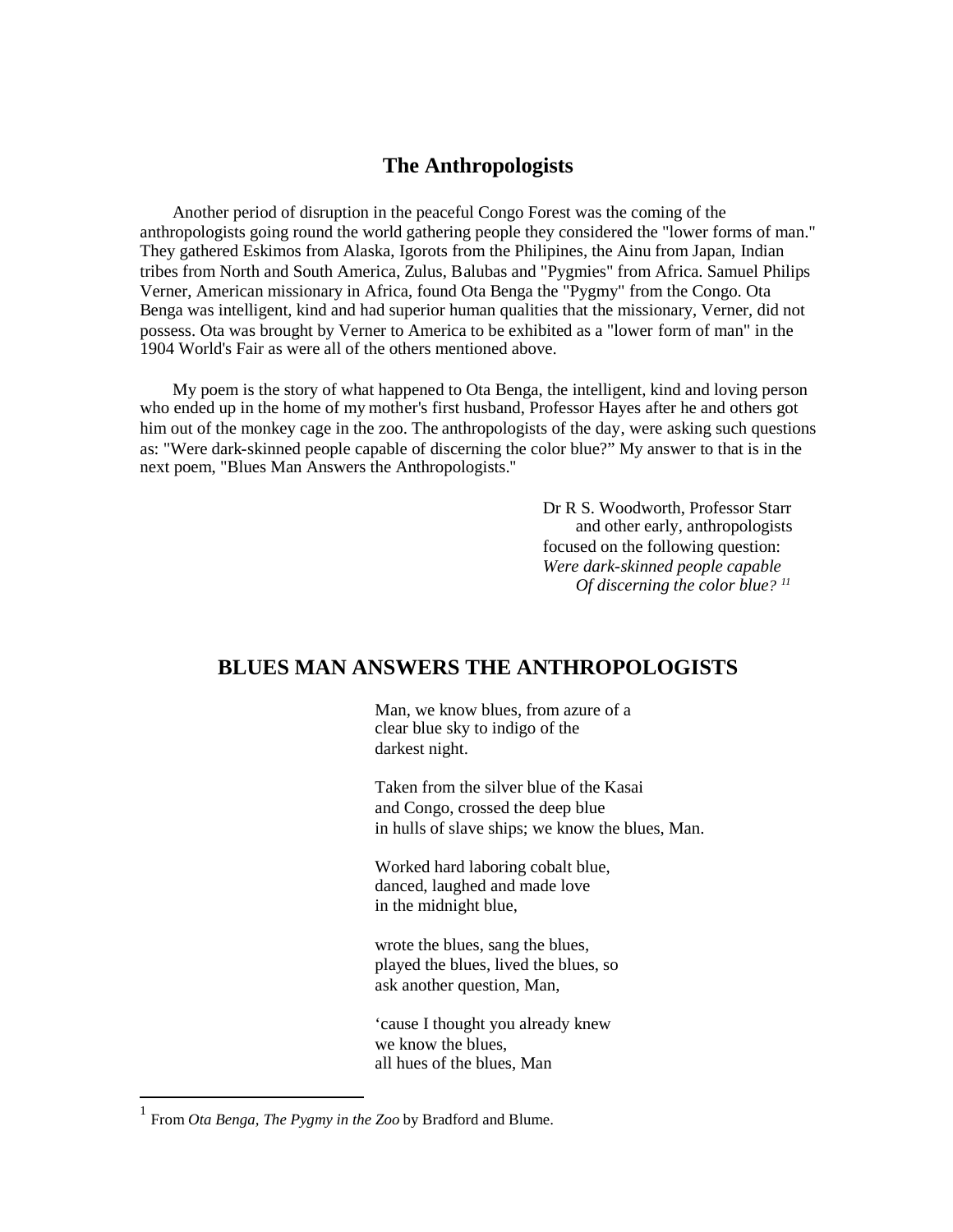## **TIES TO THE MOTHERLAND**

### **STRINGS III**

## **VIRGINIA**

(A Little Background Music)

It was not surprising that Professor Hayes (My mothers first husband) offered Ota a home and education

in Lynchburg, Virginia. He had great respect for Africans, encouraged

a number of them to attend Virginia Seminary. Outstanding among them,

John Chilembwe, student from Nyasaland. How alike they were –

Hayes and Chilembwe - two militant fighters for equality and justice.

## **GREGORY WILLIS HAYES**

Gregory-Willis Hayes, former slave boy, rose

- to graduate with honors from Oberlin college in 1888,
- to be the first Black class orator there,
- to become President of Virginia Seminary at age twenty-nine,
- to wrest the Black-founded school from under the rule of the white American Baptist Home Mission Society,
- to offer his students a strong liberal Arts education,
- to join Chilembwe in his Pan-African plan.

## **JOHN CHILEMBWE**

John Chilembwe, former student of Professor Hayes rose

- to graduate from Virginia Seminary in 1898,
- to later gather people from the African Diaspora,
- to organize an African Development Plan,
- to involve Professor Hayes in the plan,
- to serve as African representative for the Lynchburg branch at the same time Professor Hayes was President and Mary Hayes, the treasurer,
- to lead the successful revolt agains British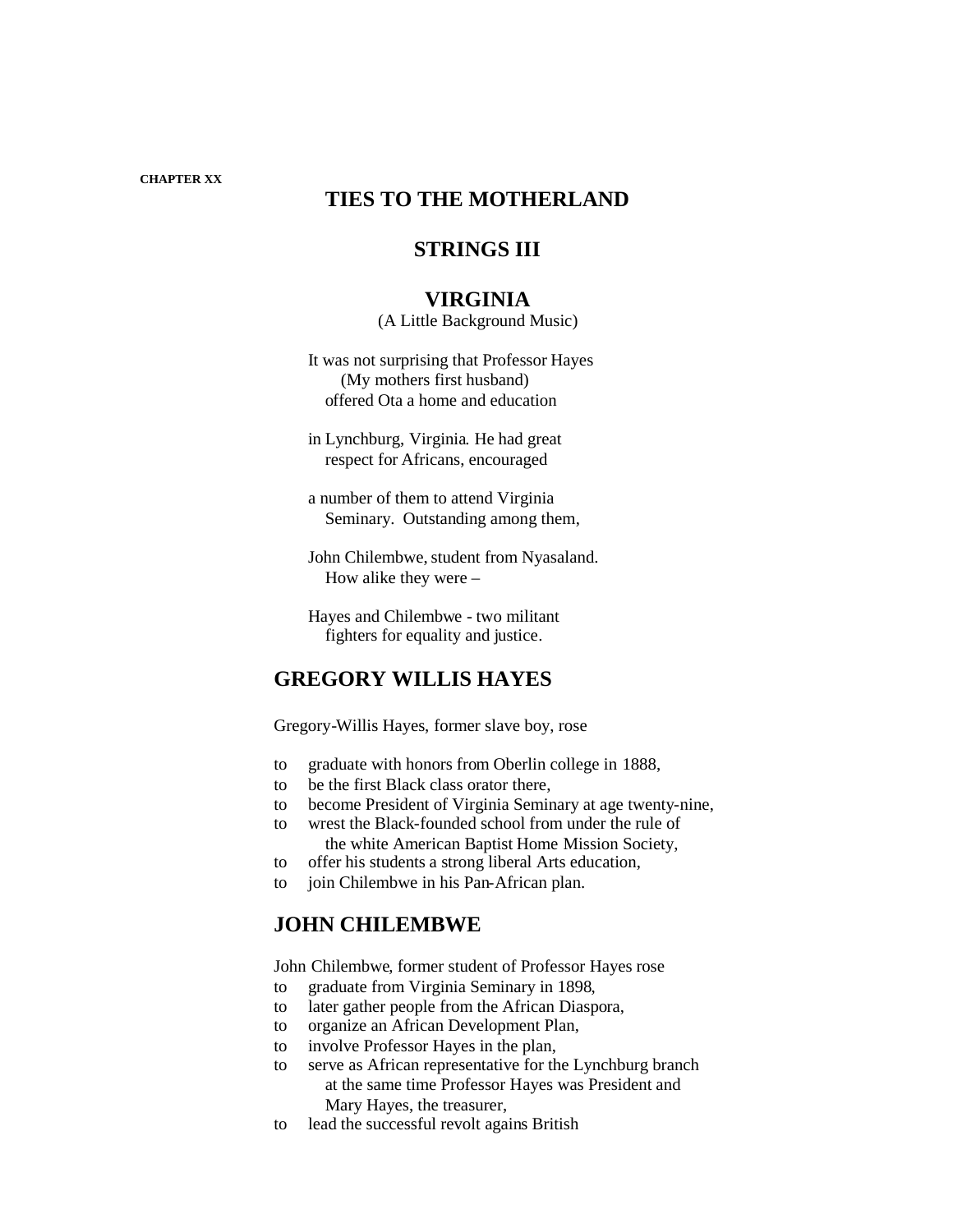### **Ota in the Hayes' Home**

Professor Hayes died shortly after Ota came to the Hayes' home. Professor Hayes' wife spent much time with Ota. My brother, Hunter, speaks affectionately of Ota who became his father figure. Hunter, who, even when he was in his 90's, would tear when speaking of Ota. The following poem is one of many sessions in the woods with Ota where Ota taught them how to fish, and to hunt as he did his own son.

#### **CHAPTER I**

# **NIGHT BIRDS I Early Evening**

Dusk, the chill of autumn in the air, like night birds, they find their early evening place in the woods - Ota holding young Hunter's hand, Wilelbert, and Gregory close behind. Ota singing his praise song to Forest: *The Forest is good; The Forest is good.* The voices of the boys join Ota in singing along with the sounds of evening *last who-it, who-it* of red birds; the end of day tolling of college chapel bells. Man of the Forest, Ota maneuvers dense passages, picks up Hunter, jumps over fallen tree limbs; clumsy boys, fish out of water. They come to a clearing where it's evident Ota has spent many evenings. Like ancient fires of his ancestors, vestiges of old ashes tell stories, stories of his special times in the woods alone, trying to find a likeness of home. *Come, come,* he says, his smile as broad as the Kasai river, his command firm yet gentle, *Go gather dry branches for the fire.* The boys obey Ota. Hunter, with a few branches, asks the story teller, *That enough, Otto? Yah, good*, Ota responds patting Hunter on the head. A big smile from Hunter. The other boys bring Ota arms full of branches. Ota smiles, *Good, good.* Ota builds a fire, singing as he does with almost every activity; light from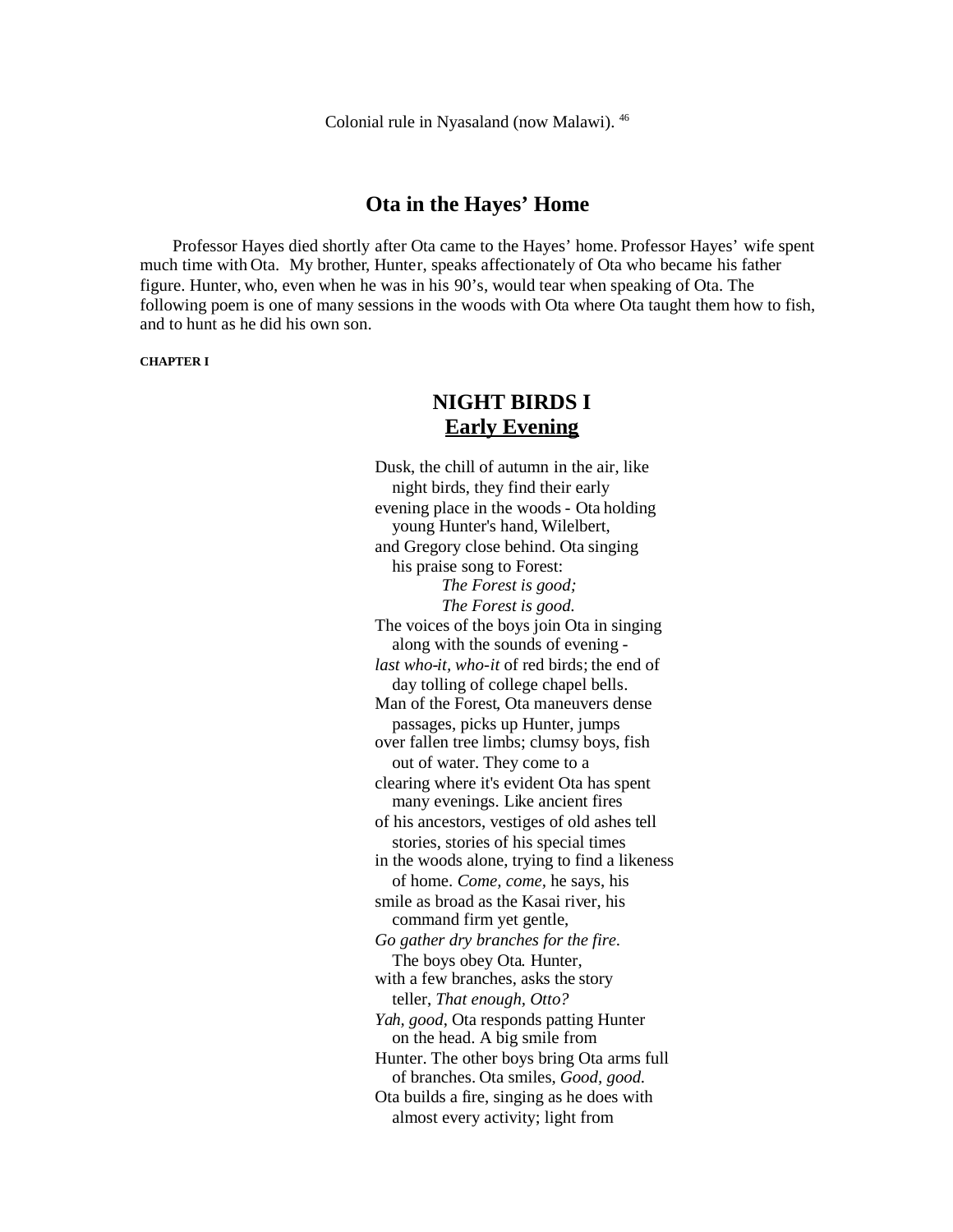the fire reflecting the Motherland in his smooth mahogany skin. Gregory, across from him, seems born of the same tree. Like a mother hen, Ota keeps young Hunter close to him, threads of his land where the care of young children belongs to all. The boys sit now. wide-eyed, listening. to Ota's stories as they would do many times. After Ota finishes his story of his Forest home, soulfully he sings a song to his Forest. *Forest, Forest, giver of life, I'm born to you; I'm part of you. Forest, Forest, giver of food, giver of home. I bow to you.* Ota says, *Getting late; we go home now.* They leave the woods singing with Ota: *The Forest is good; The Forest is good.* All the way hack to the house, their old faithful dog, Buster, following them. Ota spent many days in the woods with the boys, but his desire to return to his Congo Forest was very strong Ota became very depressed. One evening the boys saw Ota dancing around the fire, faster, faster, faster. They did not know at the time this was a dance in preparation for death. Ota, despondent one evening, went into the woods and shot himself. When the boys and people from the college heard of this, there was great sadness and crying as Ota was much beloved there.

> *Man eats and sleeps It is the great cold It is the great cold of the night It is the dark* -Gabon Pygmy Death Song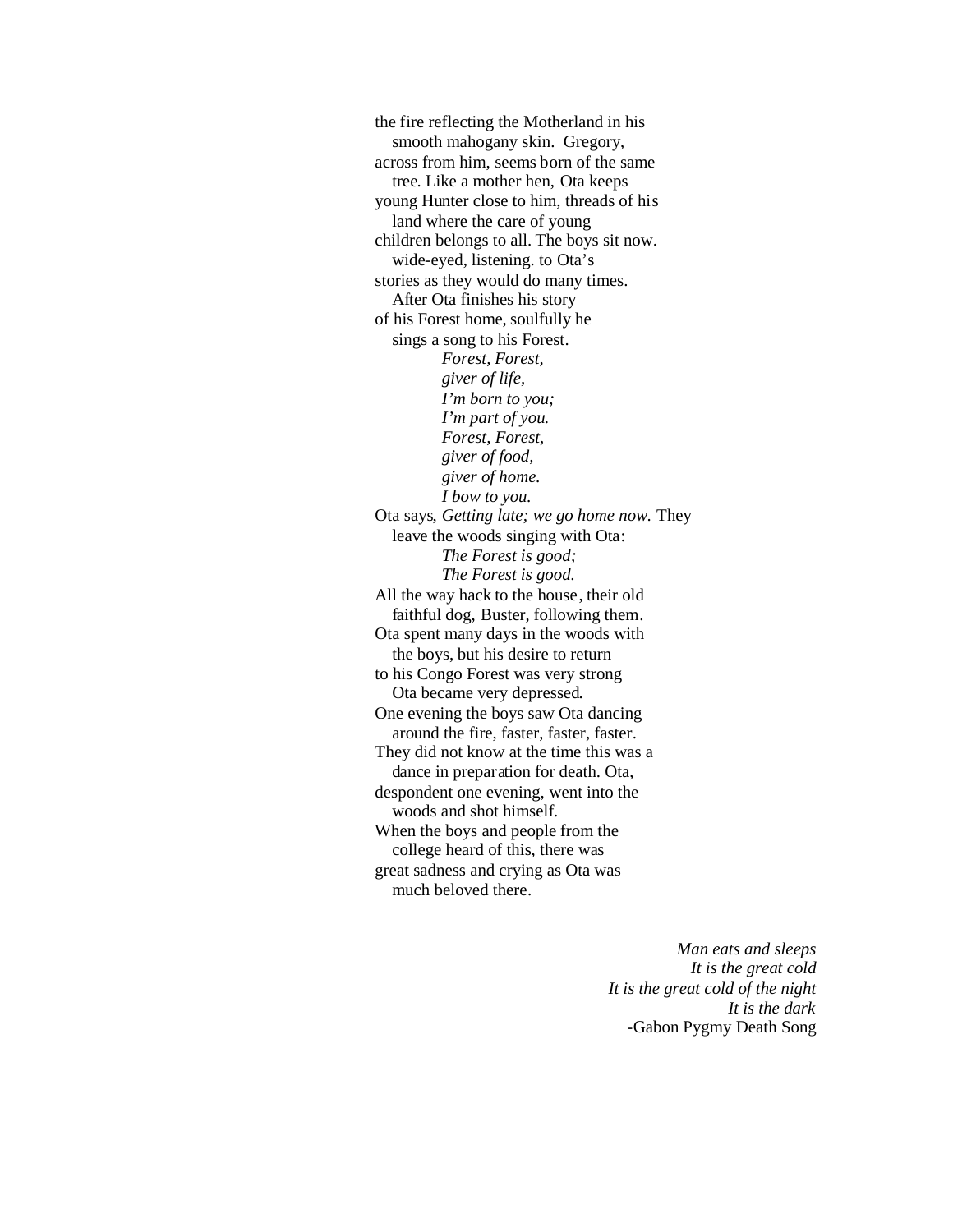#### **CHAPTER XXXIII**

# **STRINGS VI The Great Cold Homegoing** (Triste)

All time has turned to night, the woods empty now. Night Birds silenced, March air cold.

In the Chapel, the Homecoming service, the choir is singing the mournful:

> *Swing how, sweet chariot coming for to carry me home. Swing low, sweet chariot coming for to carry me home.*

*I looked over Jordan And what did I see-ee Coming for to carry me home? A band of angles coming after me, Coming for to carry me home.*

Did his spirit hear this and wonder? Mama spoke of Ota's gentle ways, the love

of the boys for him. how much they learned of the land of our ancestors, the

blessing it was for them. Two teachers at the Seminary lower school spoke

of Ota's intelligence, his love of nature, his giving and loving ways.

The pastor delivering the sermon, spoke also of his loving and giving ways. His

intelligence, his love of nature, his presence – *a gift to us*. The service over,

the boys go up to view their friend one last time. Then *People Funeral Home*

rolls his body down the aisle, the pastor reciting:

*In my Father's house are many mansions. If it were not so, I would have told you.*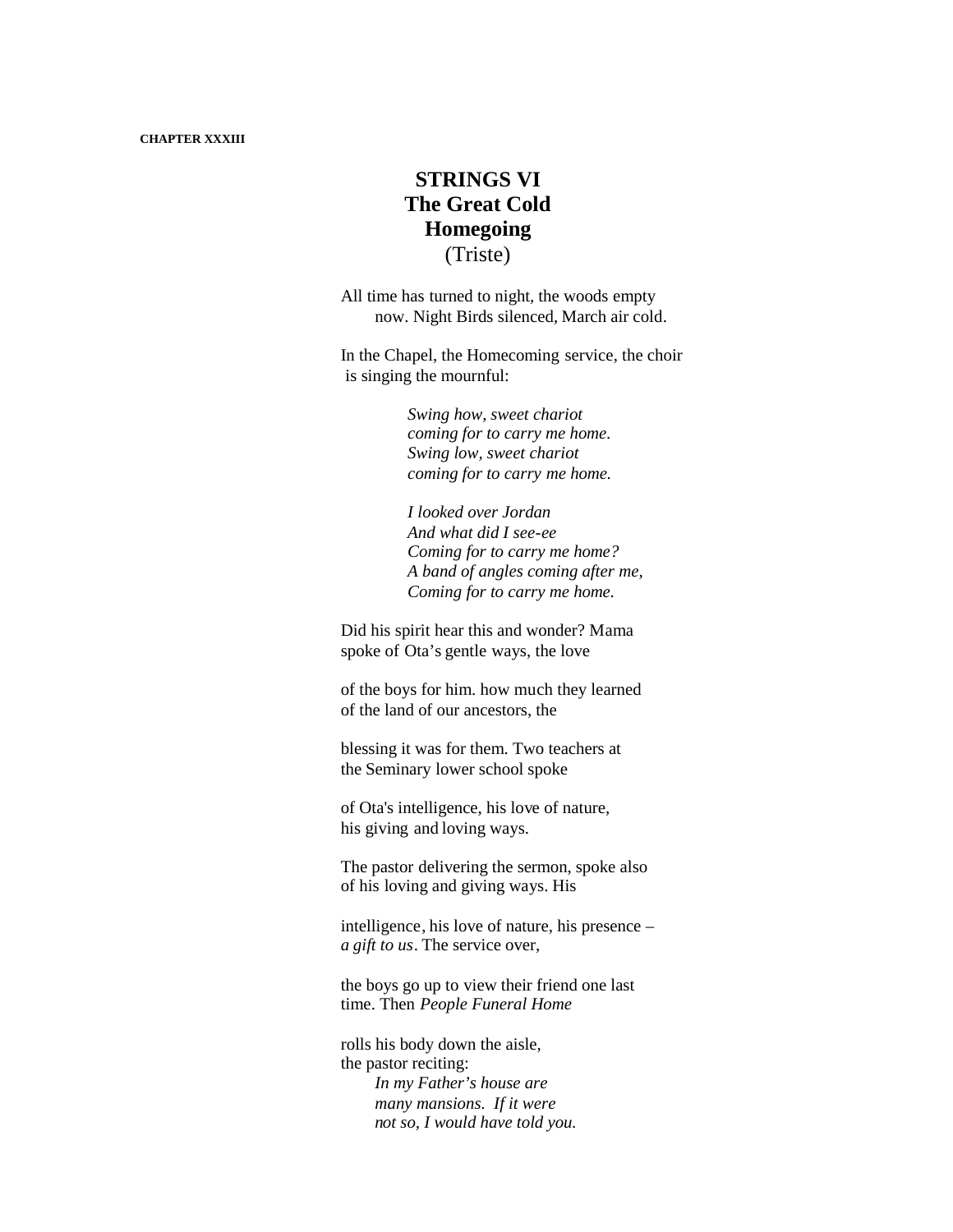*I go to prepare a place for you.*

*Peoples Funeral Home* takes his body for Burial to the Old Methodist Cemetery

(Now the old City Cemetery). At the grave site the pastor recites:

*The Lord is my shepherd, I shall not want …<sup>58</sup>*

And they lower Ota into the grave: then slowly and silently, walk away.